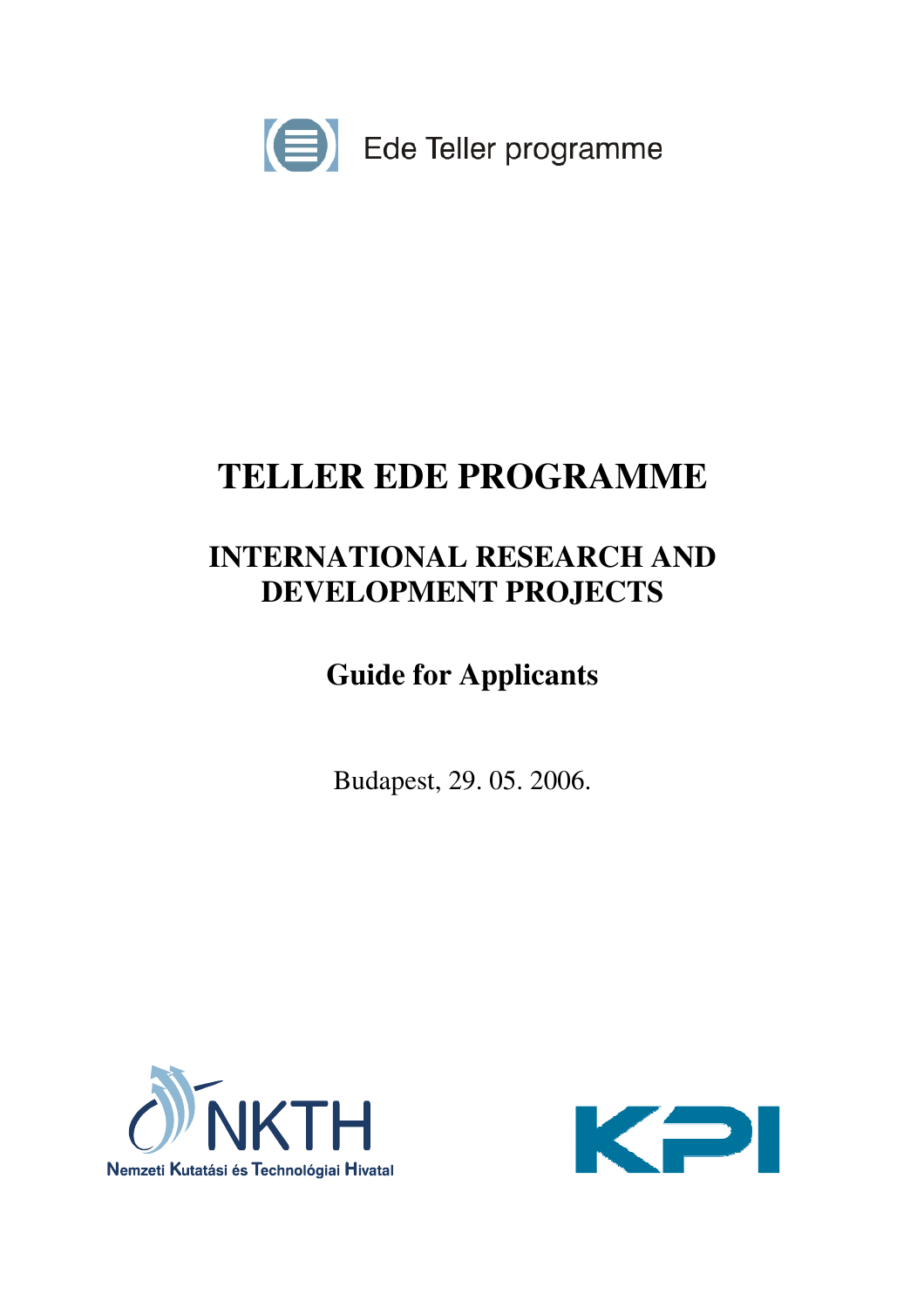# General Information

In accordance with Act XC of 2003 on the Research and Technology Innovation Fund (hereinafter referred to as Atv), the National Office for Research and Technology (NKTH) publishes a call for proposals under **Teller Ede Programme for the support of INTERNATIONAL RESEARCH AND DEVELOPMENT PROJECTS (NAP)**. Based on intergovernmental, international R&D agreements, this call for proposals aims at the realisation of research and development projects bringing about short and mid-term results utilised in the Hungarian economy. This call is managed by the Agency for Research Fund Management and Research Exploitation (hereinafter referred to as KPI).

#### **There are two sub-programmes under this programme:**

# **SUB-PROGRAMME 1**

Aim of Funding

- establishing and operation of an internationally recognized biotechnology research laboratory at the Szeged premises of Bay Zoltán Public Foundation for Applied Research within the framework of the Hungarian-French Declaration of Intent for Co-operation signed on 6th July 2005, utilizing the network of internationally recognized French biotechnology research units;
- promoting biotechnology researcher training in the region;
- realization of the Hungarian obligations arising from the Hungarian-French Declaration of Intent for Co-operation signed on 6th July 2005.

**We are looking for applications from candidates with professional scientific and business management skills are to apply, who are willing to accomplish the abovementioned aims with Bay Zoltán Public Foundation for Applied Research.**

To achieve the objectives of the programme, the National Office for Research and Technology allocates a **maximum grant of HUF 1,400,000,000, that is one-billion fourhundred-million Hungarian Forints**, from the **Research and Technology Innovation Fund** to be used in the **36-month duration** of the project.

Based on the priorities set forth by the Hungarian-French Biotechnology Committee of Experts, the **research topics of the research laboratory** shall be the following:

- 1. Plant genomics: Identifying genetic functions influencing plant development and providing a basis for organic farming, and functions enabling the creation of new biologically active molecules. Plant-microorganism interactions (e.g. biological nitrogenfixation, pathogen prevention).
- 2. Organic refinement: Enzymatic and microbial separation technology and biochemical methods.
- 3. Bio-energy: Bio-hydrogen (from molecular processes to application). New alternative energy resources and bio-fuel production methods.
- 4. Bioremediation: Environmental toxicology (from basic processes to bioremediation), microbial waste-management, bioactive waste-dumpers.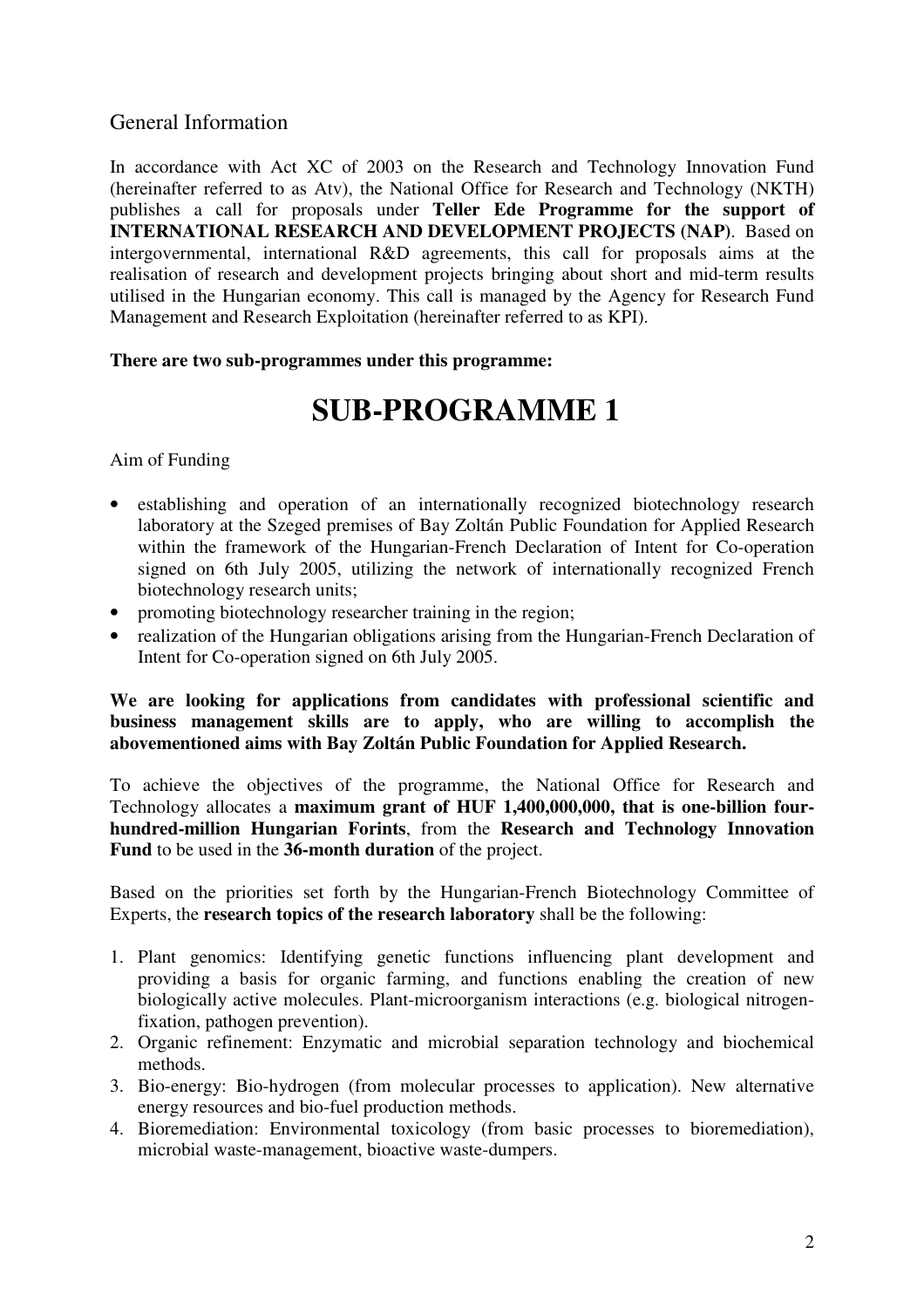5. Biotechnology in human healthcare: Application of human diagnostic and therapeutic technologies (e.g. testing MDR-detection methods), new therapeutic methods of neurodegenerative and immune diseases, the role of microorganisms in returning to normal immune functions, allergy genomics.

Under Sub-programme 1 submission takes place in two stages: First Stage and Second Stage.

# **1. First Stage**

During the first stage natural persons may apply with plans to carry out projects in the abovementioned research areas. Eligible applicants shall be both **Hungarian and foreign citizens**. The aim of the first stage is to elaborate detailed plans for international project implementation. Applicants shall compile the plans as future leaders of the biotechnology research laboratory, paying special attention to the building of R&D infrastructure and worldclass research-team carrying out R&D projects.

In the first stage, applications should describe

- professional competences (requirements: adequate scientific and business management experience and references, good communication skills);
- recommended key members of the research team;
- professional content and draft financial plan of project implementation.

Proposals shall comprise a maximum of 25 pages, there are no formal requirements.

First stage proposals shall be evaluated on the basis of the professional competence of applicants, the professional content of project implementation plans and the proposed financial plans.

#### **Expected number of successful proposals: 2-5**

Successful applicants shall elaborate the final implementation plan of the international project and build the research team.

## **2. Second Stage**

Only successful first stage applicants may submit a proposal in collaboration with Bay Zoltán Public Foundation for Applied Research for project implementation in the second stage. In the second stage, successful first stage applicants may submit proposals both separately and together. Proposals in this stage shall contain the presentation of the detailed implementation plan of the project based on the first stage proposals, as well as a joint Declaration of Intent for Co-operation with Bay Zoltán Public Foundation for Applied Research.

Basic research, applied research&development and experimental development within the scope of research topics of the research laboratory defined by this call shall be eligible.

Eligible Costs: personnel allowance and linked contributions, external service contracts, other costs (including overheads, maximum 10% of all costs), intangible and tangible assets and R&D investment.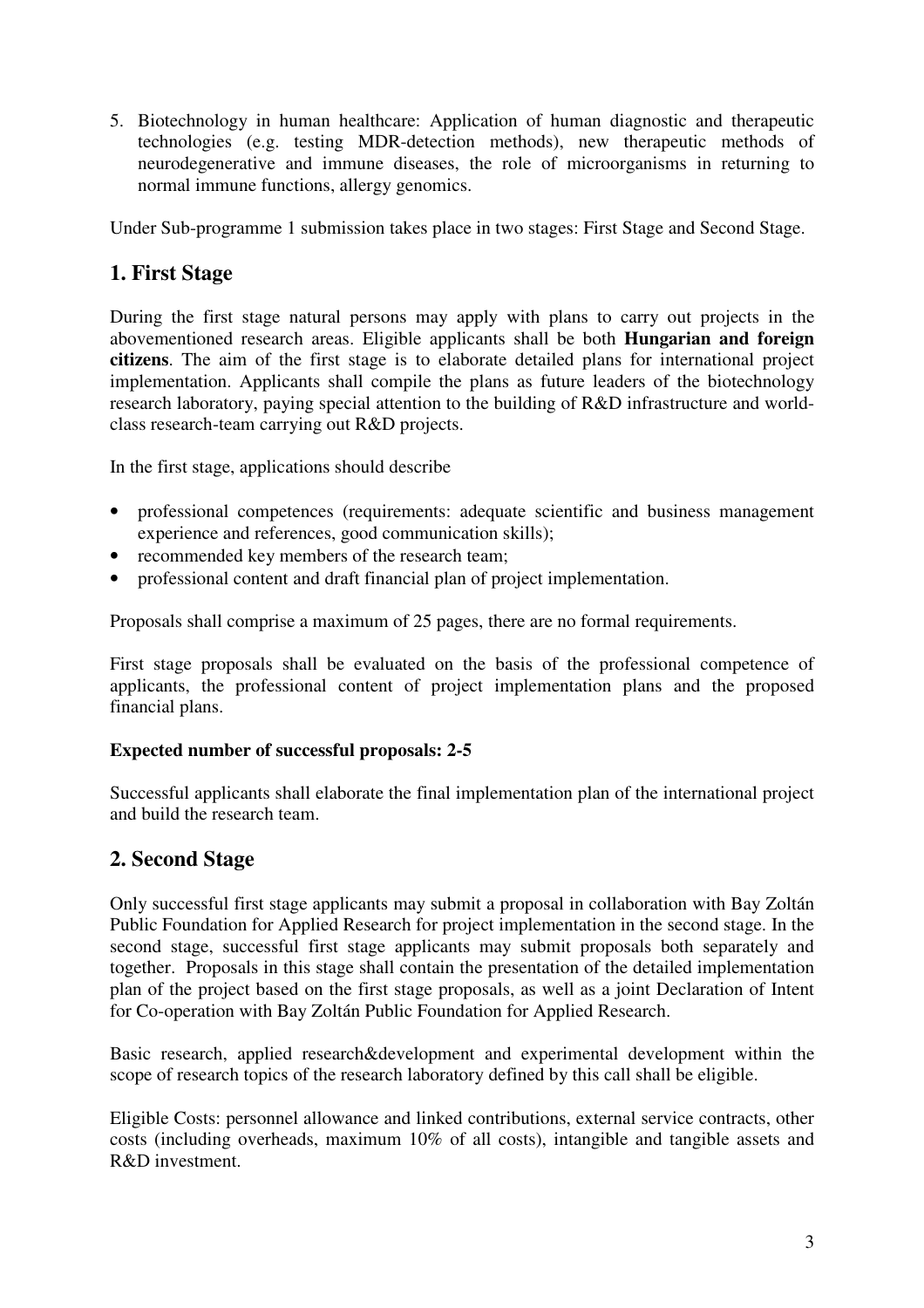#### **Expected number of successful proposals: 1**

Project funding comes in the form of a grant, 100 % of costs is reimbursed. Maximum amount of funding: **1.400.000.000 Ft** Maximum duration of funding: **36 months.**

Exclusion:

Any applicant who:

 - has been guilty of providing false or misleading data during earlier calls under the Research and Technology Innovation Fund or under the targeted allocations provided by paragraph (2) of Article (16) of Atv, or has breached its obligations arising from an earlier funding contract, of its own fault,

- has had expired public dues for more than 60 days,

- has had expired liabilities to the Fund or to the targeted allocations provided by paragraph (2) of Article (16) of Atv for more than 60 days;

shall be ineligible, and shall not receive financial contribution under the programme.

Reimbursement schedule:

Taking the annual reimbursement schedule into consideration, participants may request advance payment in line with the provisions of Government Decree 133/2004. (IV.29). The rate of advance payment may not exceed 90% of funding provided for the total duration of the project, the last 10% of funding shall only be transferred after acceptance of final activity and financial reports.

# **2.1. Guide to Second Stage Proposals:**

Title page:

| Acronym of the Call              | $\vert$ NAP_BIO_06 - the 8-digit acronym of the |
|----------------------------------|-------------------------------------------------|
|                                  | proposal, also indicated on the Application     |
|                                  | Form.                                           |
| Name of the head of the research |                                                 |
| laboratory                       |                                                 |
| Title of Project                 | Bay Zoltán Biotechnology Research laboratory    |

Proposals shall include

- 1. *The aim, justification and advantages of research activities* (aim of research activities, as well as their scientific, professional and economic advantages)
- 2. *Description of research activity tasks*
- 3. *Work packages of research activity* (maximum reporting period of 12 months)

| <b>Report Number</b>      | Reporting date: <i>end date of work package</i>           |
|---------------------------|-----------------------------------------------------------|
| Tasks                     | Scientific content of tasks in the given reporting period |
|                           |                                                           |
| Deliverables:             |                                                           |
| Total costs (in           |                                                           |
| <i>thousand forints</i> ) |                                                           |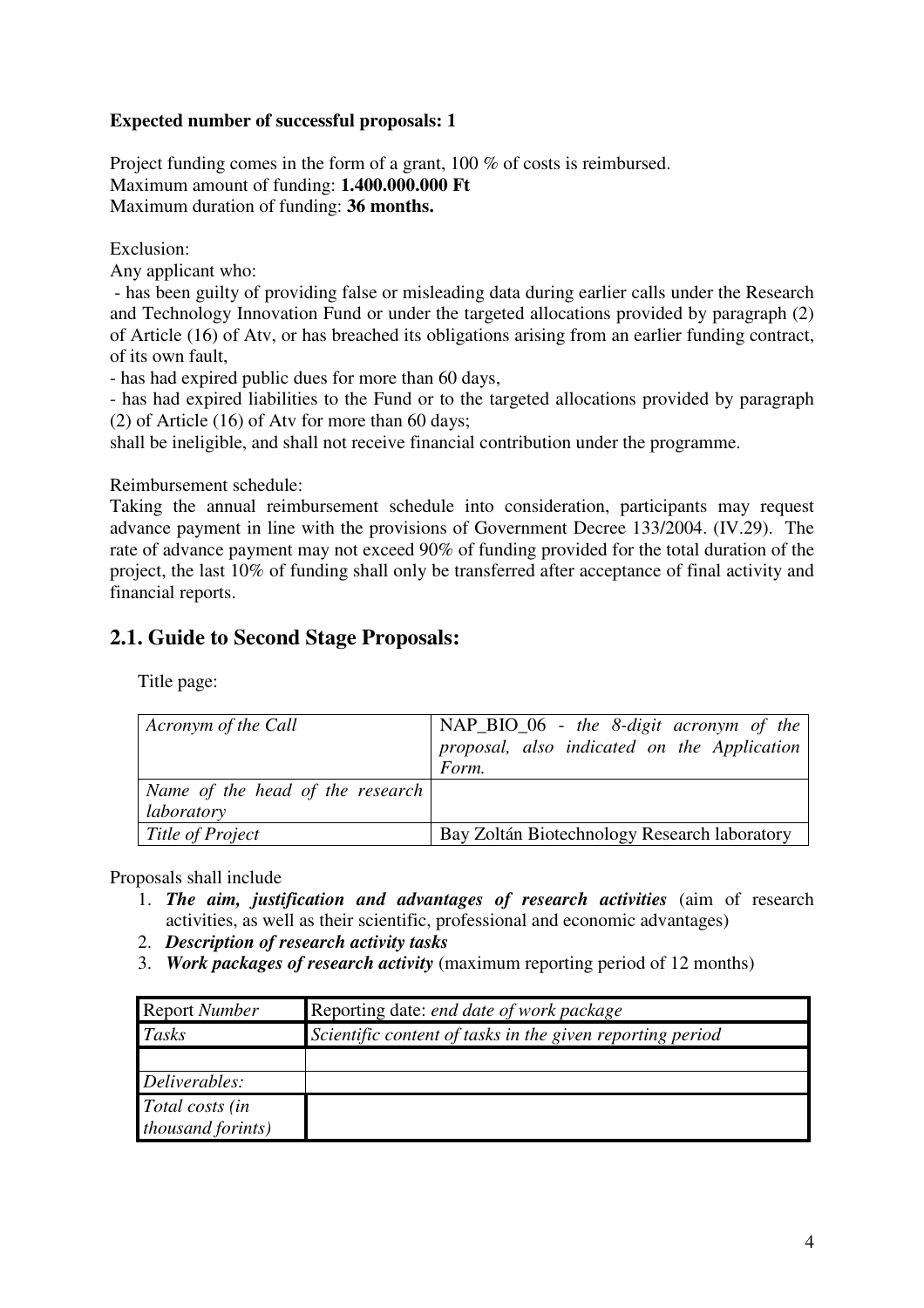- 4. *Presentation of the research laboratory leader and the proposed key team members*  (relevant experience and competence of the research laboratory leader and keymembers of the research team with regards to project implementation; and their share in research activities)
- 5. *Declaration of intent of the key team members recommended by the research laboratory leader*

(declaration by key team members recommended by the research laboratory leader on becoming members of the research team of the biotechnology research laboratory for the total duration of the project if the proposal is successful)

- 6. *Financial plan* (To compile the financial plan use the Application Form in Excel format, help is provided in the attached Guide to the Application Form). The form and its guide are available for download from: www.kpi.gov.hu. (The links are located right next to the Call for Proposals)! The Financial plan shall be justified, especially in the case of purchasing tangible and intangible assets. Requests for advance payments shall also be duly justified.)
- 7. *Declaration of Intent for Co-operation* (an agreement between Bay Zoltán Public Foundation for Applied Research and the research laboratory leader on the implementation of research activities, the respective shares of activities, fundmanagement and the employment of research team members, as well as the declaration by the leader on heading the research laboratory for the entire duration of the project.)
- 8. *Declarations*

According to Article 83 of Government Decree 217/1998 (XII.30.), which is available for download at www.kpi.gov.hu.

9. *Declaration by Bay Zoltán Public Foundation for Applied Research on the existence of the Rules for Intellectual Property Rights Management* In accordance with Act CXXXIV of 2004 on Research and Development and Technological Innovation (hereinafter referred to as the Innovation Act), all public research institutions, public foundation and non-profit companies which qualify as research institutions established using funds linked to the sub-systems of public finances shall attach a declaration on the existence of the Rules for Intellectual Property Rights Management to the given project proposal. The document is available for download from www.kpi.gov.hu.

All pages of the original project proposal and attachments shall be signed by the future leader of the research team.

1 copy of the proposal should be made after the future leader of the research team has signed the correctly assembled original! The copy needs not be signed again. Use colour separating sheets for the copy as well as the original.

1 CD-attachment should contain the following 2 files:

- 1. The work-plan of the proposal in 1 file with .doc or .pdf extension. Please attach the 1 page title page of the proposal before the work-plan. The name of the work-plan file should contain the call acronym (do not use accented characters or hyphens), and the name of the co-ordinator institute/enterprise of the consortium or the name of the individual applicant.
- 2. The filled-in Application Form uncompressed Excel file

If the CD is damaged during delivery, KPI shall ask the applicant to send the 2 files via email, thus there is no need for a back-up CD.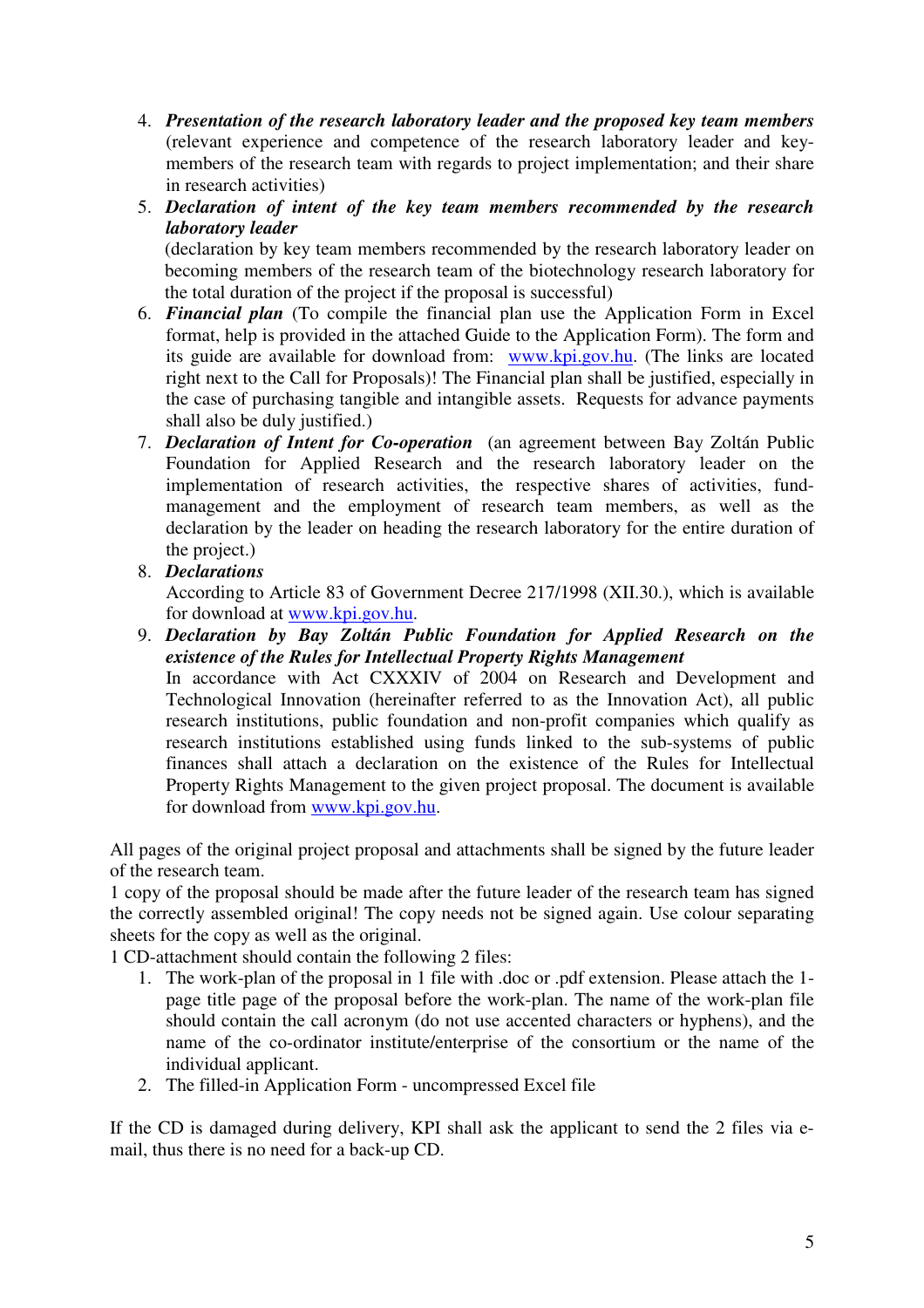# **2.2. Evaluation and Selection Criteria**

Proposals submitted after the deadline, or not the required way, or in not enough copies, furthermore proposals not complying with the content requirements specified in point 2.1, which are crucial for evaluation, shall be rejected as ineligible. In the case of the absence of some minor details, which do not hinder evaluation, KPI invites the applicant to submit the missing data within 8 days. KPI shall register eligible proposals and shall exclude ineligible proposals from further evaluation. KPI shall inform the applicants about registration or exclusion.

Evaluating criteria and possible scores of eligible proposals:

- Scientific content of the project, its social and economic significance. (0-25 scores)
- Competence of the research laboratory leader and key team members with regards to task implementation. (0-25 scores)
- The extent to which the proposal covers the five research priorities defined by the Hungarian-French Biotechnology Committee of Experts (0-25 scores)
- Validity and actuality of the financial plan of research activities. (0-10 scores)
- Impact of the project on domestic industrial research and development of the given research area. (0-5 scores)
- Impact of the project on the international development of the given research area. (0-5) scores)
- Expected increase of investment into R&D activities as a result of the project. (0-5 scores)

Maximum total scores: 100 scores.

Taking the recommendation of the Evaluation Committee into consideration, **the President of NKTH makes the** final **decision**.

Decisions are published on the websites of NKTH (http://www.nkth.gov.hu) and KPI (http://www.kpi.gov.hu). KPI informs applicants about the decision within 10 days in writing.

## **2.3. Entering into contract**

Based on the decision of the president of the National Office for Research and Technology, the Agency for Research Fund Management and Research Exploitation shall propose a funding contract for the realization of the successful proposal valid for 60 days. The successful applicant takes note that the funding contract shall only be signed if the leader of the research laboratory is a full-time employee of Bay Zoltán Public Foundation for Applied Research. If the contract is not signed until the deadline of the beneficiary's fault, the funding decision automatically becomes null and void, according to paragraph (2) of Article 17 of Government Decree 133/2004 (IV.29.).

Sanctions for breaching of the funding contract:

- suspension of disbursement of funding;
- withdrawal from contract, funding already issued must be returned in a lump sum within 30 days, adding post-maturity interest (twice the central bank base rate + other expenses);
- immediate termination of contract;
- exclusion from the funding system;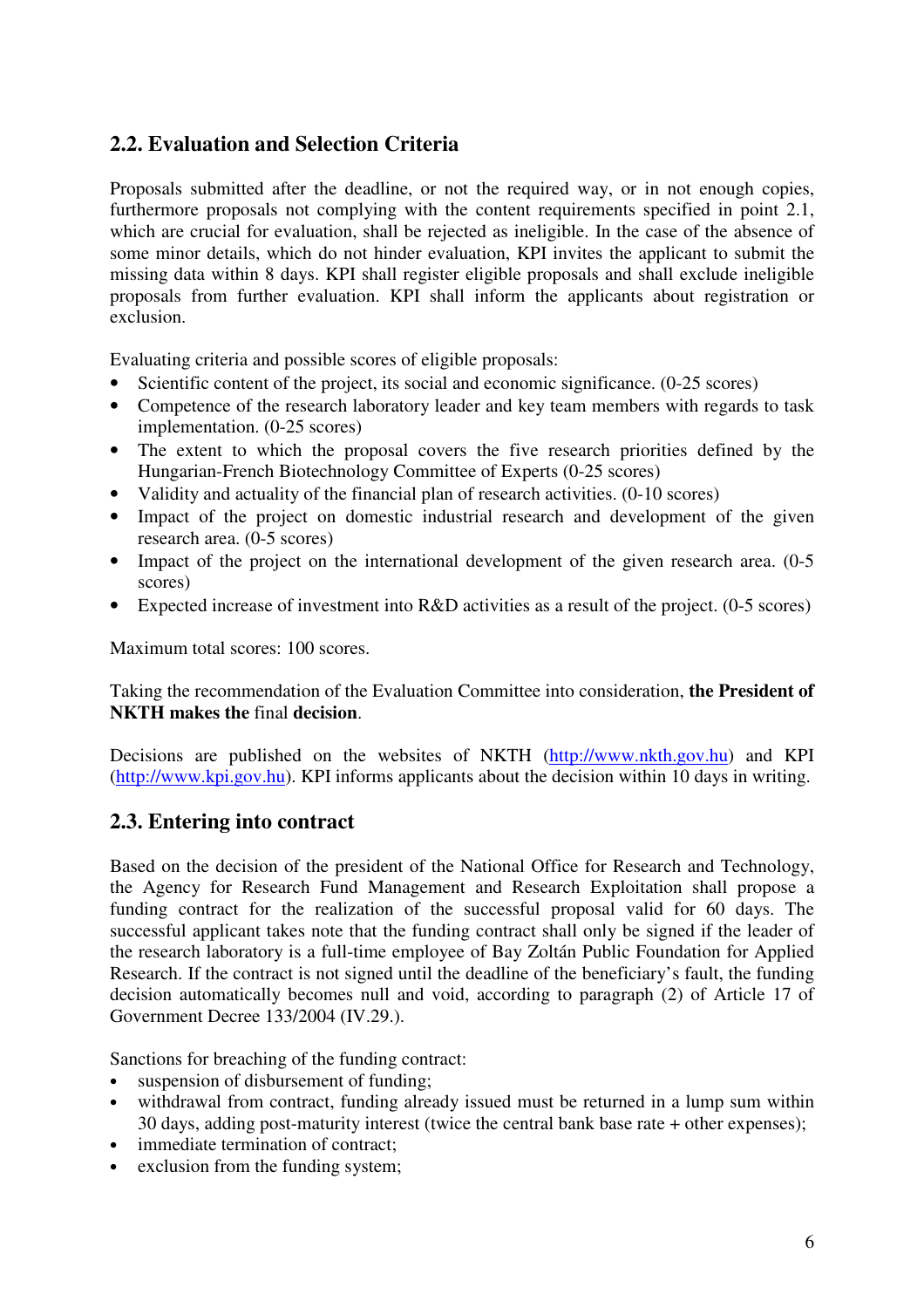• further sanctions set forth by the provisions of the relevant legislation.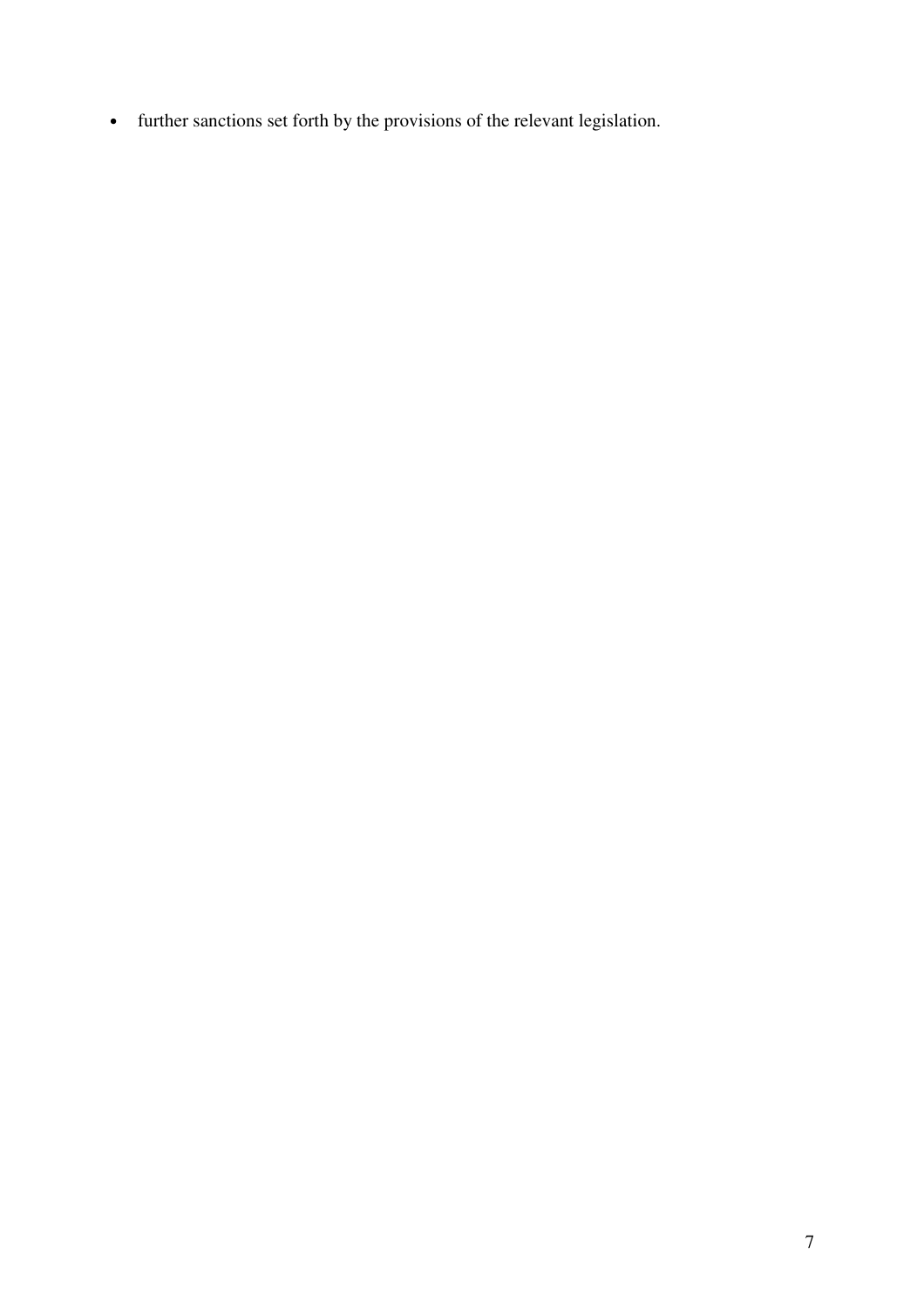## **Place, process and deadline for proposal submission**

Both in the first and second stages, proposal packs shall contain 1 original proposal and 1 copy thereof in English as well as 1 CD containing the proposal electronically. Proposal packs are to be submitted in closed packages either personally or by courier service to the following address:

### **Kutatás-fejlesztési Pályázati és Kutatáshasznosítási Iroda (Agency for Research Fund Management and Research Exploitation) 1117 Budapest, Neumann János u. 1/C, reception**

The call acronym should be displayed on the submitted package: **NAP\_BIO\_06**

#### **Submission deadline for the first stage: by 12.00 on 18 September 2006**

#### **Submission deadline for the second stage: by 12.00 on 15 November 2006**

The **electronic data content of the** filled in **Application Form** should be sent as an e-mail attachment to the following address: <alap2006@kutatas.hu> as detailed in the "Guide for Filling in and Submitting the Application Form."

More information on the Call for Proposals and the elaboration of proposals is available from the Agency for Research Fund Management and Research Exploitation (KPI) upon written request sent to the following e-mail address: info@kutatas.hu. Please indicate the call acronym in the **subject field**: NAP\_BIO\_06*.* Your questions shall be answered within 3 workdays.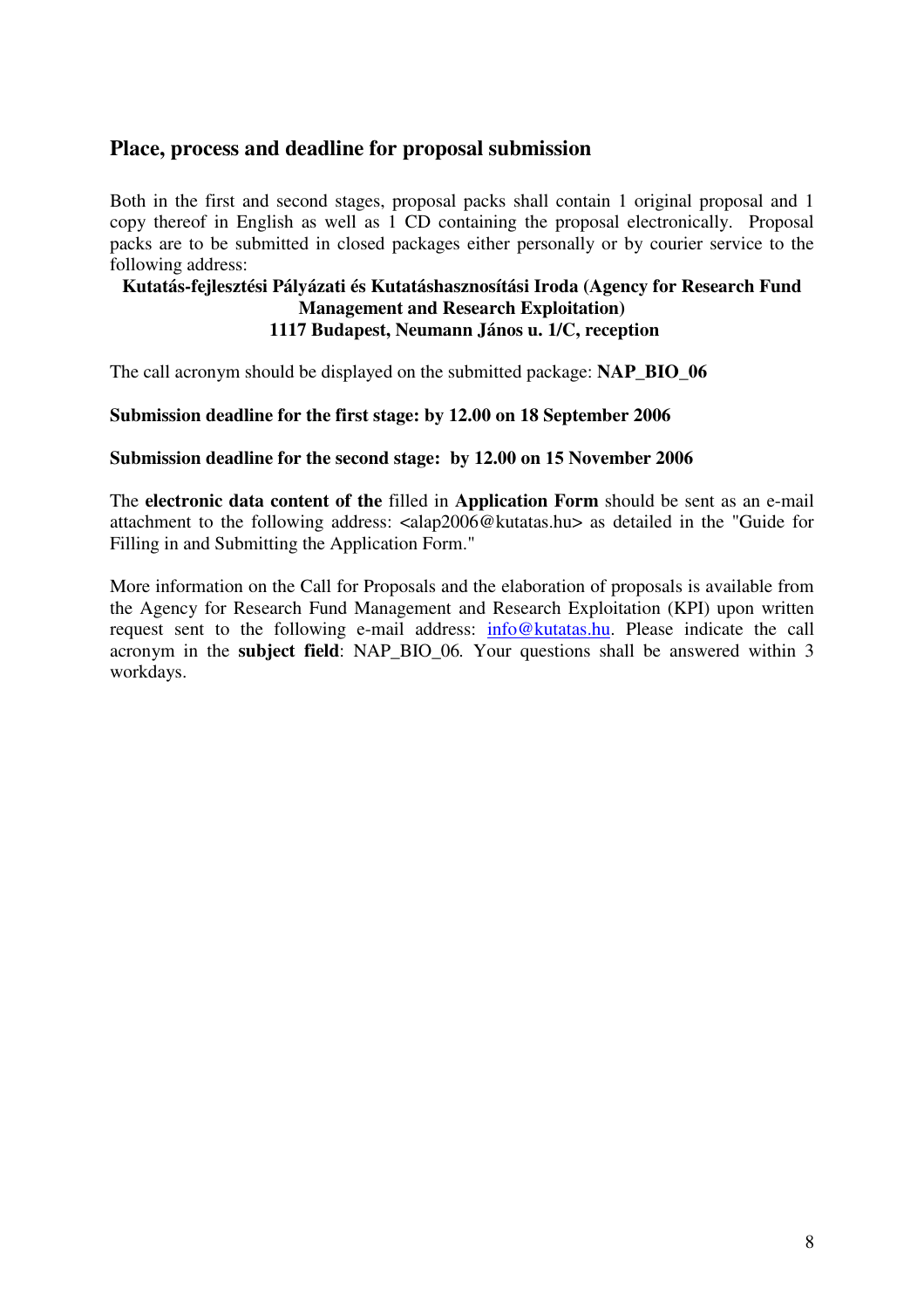# **SUB-PROGRAMME 2**

# **1. Aim of Funding**

The aim of Sub-programme 2 is **to support a well-defined international co-operation**, which is **based on the Declaration of Intent** to Strengthen Research and Technology Cooperation signed by the Minister for Education of the Republic of Hungary and the Minister for Education and Research of the Federal Republic of Germany in the presence of the heads of governments **on 15th September 2004**.

The project shall foster

- the increase of international competitiveness of Hungarian biotechnology research and development,
- the extension of Hungarian-German scientific and technological co-operation to the joint development and application of knowledge-based products and services,
- the R&D co-operation of Hungarian and German research institutes and companies,
- the creation of intellectual products ready for economic exploitation,
- innovation, economic growth and the creation of new jobs in both countries,
- the strengthening of the role of innovative small- and medium-sized enterprises, and efficient R&D technology transfer.

#### **Submission takes place in one stage.**

## **2. Source and Budget of Funding**

To accomplish the objectives of this call, the National Office for Research and Technology provides

**HUF 600.000.000, i.e. six-hundred-million forints** for project funding from the **Research and Technology Innovation Fund** (hereinafter referred to as: Fund).

# **3. Expected Number of Funded Proposals**

The expected number of funded project proposals is: 1-2.

## **4. Eligible Applicants**

The following applicants shall be eligible:

as members of a consortium established to carry out an R&D project, with seat in Hungary

- business enterprises with legal entity
- public bodies
- non-profit organizations with legal entity carrying out research activity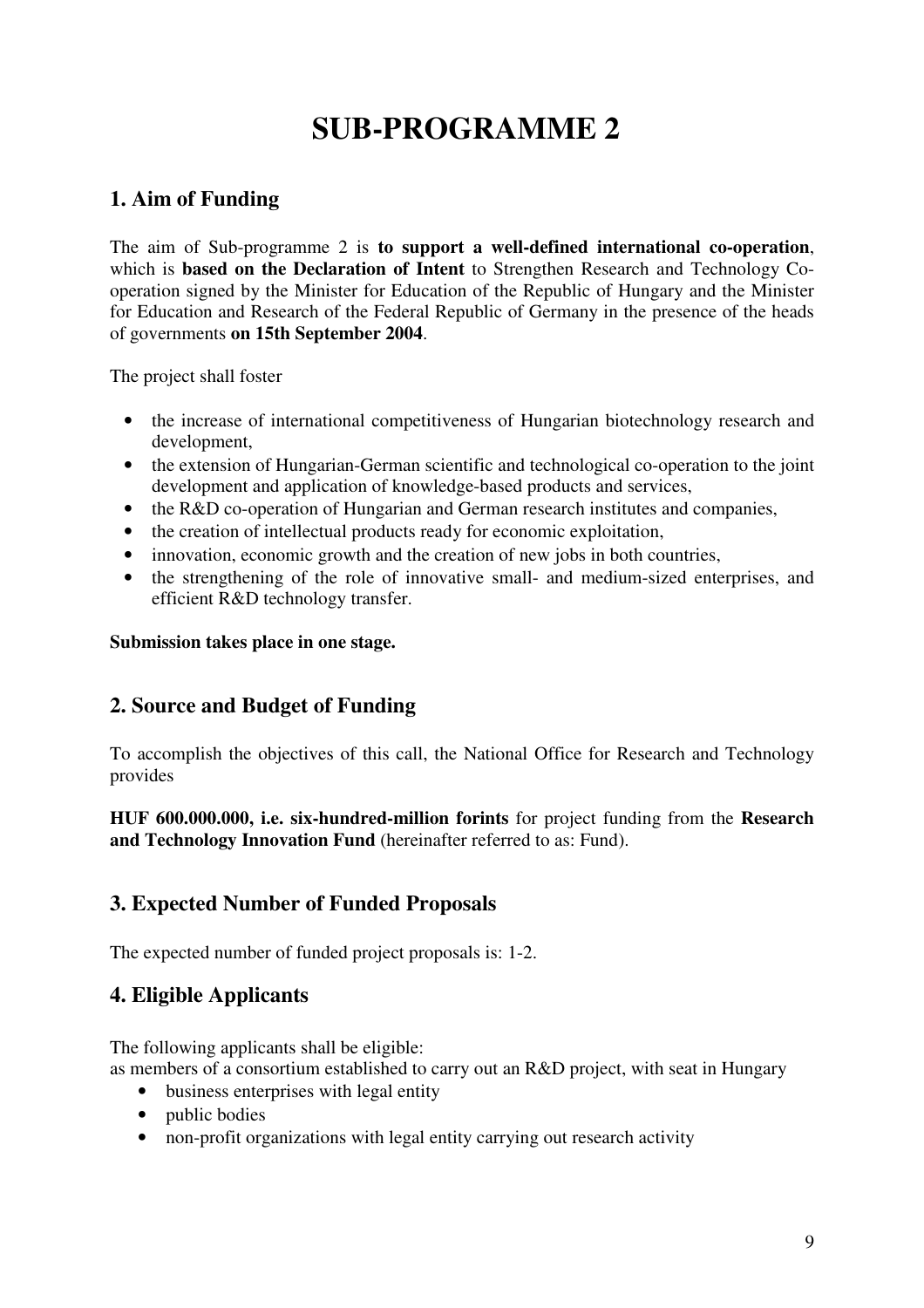Consortia shall carry out research and development activities in co-operation with foreign partners. R&D funding shall only be provided to enterprises if the funding promotes R&D activity beyond their regular activities.

In the case of any proposal, the number of consortium members may not exceed eight.

# **5. Form and Duration of Funding**

The funding is provided in the form of: a non-refundable grant. The funding may have a maximum term of 36 months.

## **6. Funding Intensity**

In the case of public bodies or non-profit organizations with legal entity not carrying out market-influencing economic activities, the maximum rate of funding shall be 100% of their share of total eligible costs.

The result of research and development implemented by non-profit organisations shall be made available for industrial players without discrimination (e.g. published in professional journals, internet)

According to point 2 of Government Decree 133/2004. (IV.29), the total funding intensity for the entire duration of the project is limited to the following percentages of total eligible costs of the given enterprise or the non-profit organisation if the funding is given for market activity:

- in the case of basic research: 100\%
- in the case of applied research: 60%. Funding intensity may be increased by 10 percentage points in the case of small and medium sized enterprises, and in the case of projects carried out in international co-operation, and by 15 percentage points in the case of projects linked to EU R&D Framework Programme. Cumulative funding intensity shall not exceed 75%.
- in the case of experimental development: 35%. Funding intensity may be increased by 10 percentage points in the case of small and medium sized enterprises, and in the case of projects carried out in international co-operation, and by 15 percentage points in the case of projects linked to EU R&D Framework Programme. Cumulative funding intensity shall not exceed 50%.

The aim is to enable projects to generate income at an increasing pace, and become selfsustaining, thus priority shall be given to project proposals calculating with a significantly increasing rate of contribution from own resources to increasing total project costs.

#### **Maximum funding intensity shall be limited to the following percentages of the project costs projected by the given applicant:**

**100% in the first year; 90% in the second year; 75% in the third year.**

Above rates shall apply in compliance with the funding intensity rates specified in point 2 of the Appendix of Government Decree 133/2004. (IV.29).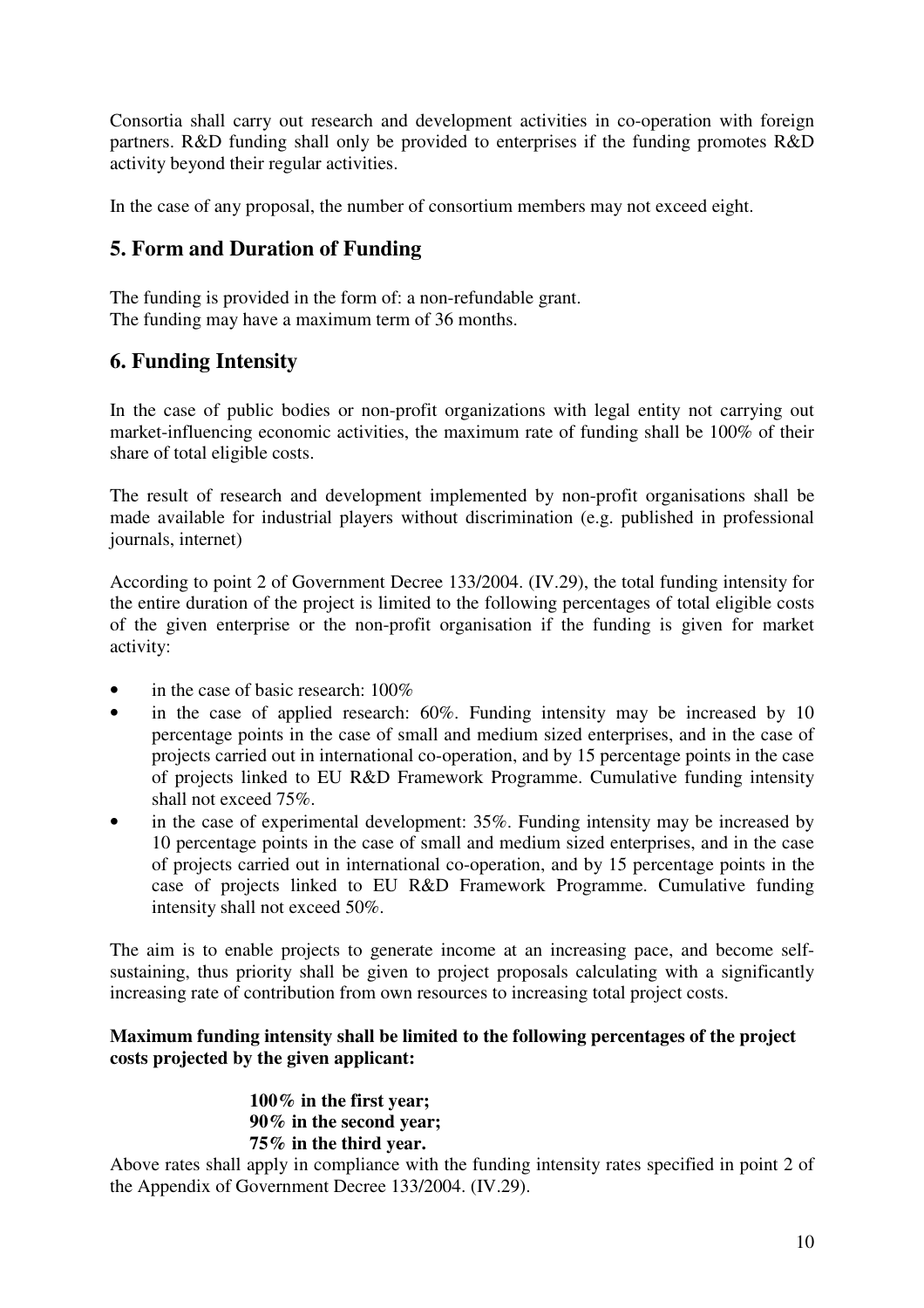# **7. Exclusion**

Any applicant who:

- is subject to bankruptcy or liquidation proceedings, or dissolution procedure,

- has been guilty of providing false or misleading data during earlier calls under the Research and Technology Innovation Fund or under the targeted allocations provided by paragraph (2) of Article (16) of Atv, or has breached its obligations arising from an earlier funding contract of its own fault,

- has had expired public dues for more than 60 days,

- has had expired liabilities to the Fund or to the targeted allocations provided by paragraph (2) of Article (16) of Atv for more than 60 days;

shall be ineligible, and shall not receive financial contribution under the programme.

# **8. Eligible Activities**

The implementation of bilateral or multilateral biotechnology research and development projects based on international co-operation, i.e.

- promotion of biotechnology research and development activities and exploitation of R&D results in Hungary;
- promotion of the application of new scientific and technological results;
- improving the infrastructural conditions of biotechnology R&D and technological innovation;
- promoting services strengthening biotechnology R&D and technological innovation, bridge-building and networking activities of innovation, including the costs of organizing conferences and compiling publications;
- creating R&D jobs linked to the project, developing human resources of research and technological innovation; training a new generation of scientists;
- domestic and international mobility and exchange of experience of researchers and developers (travelling, staying, participation at conferences and other events with participation fee), resettlement of researchers returning to Hungary;
- acquiring and practical exploitation of domestic and foreign scientific and technological knowledge and know-how.

Only research and development related activities can be financed.

# **9. Eligible Costs**

#### *a.) Personnel allowance*

Personnel costs of personnel (researchers, technicians and other support staff) participating in R&D project implementation, calculated in compliance with Section 79 of Act C of 2000 on Accounting (hereinafter referred to as Act on Accounting);

*b.) Contributions payable by employers*

Wage related contributions (taxes and contributions) calculated on the basis of personnel costs (researchers, technicians and other support staff) pursuant to Paragraph (4) of Section 79 of the Act on Accounting;

*c.) Material Expenses*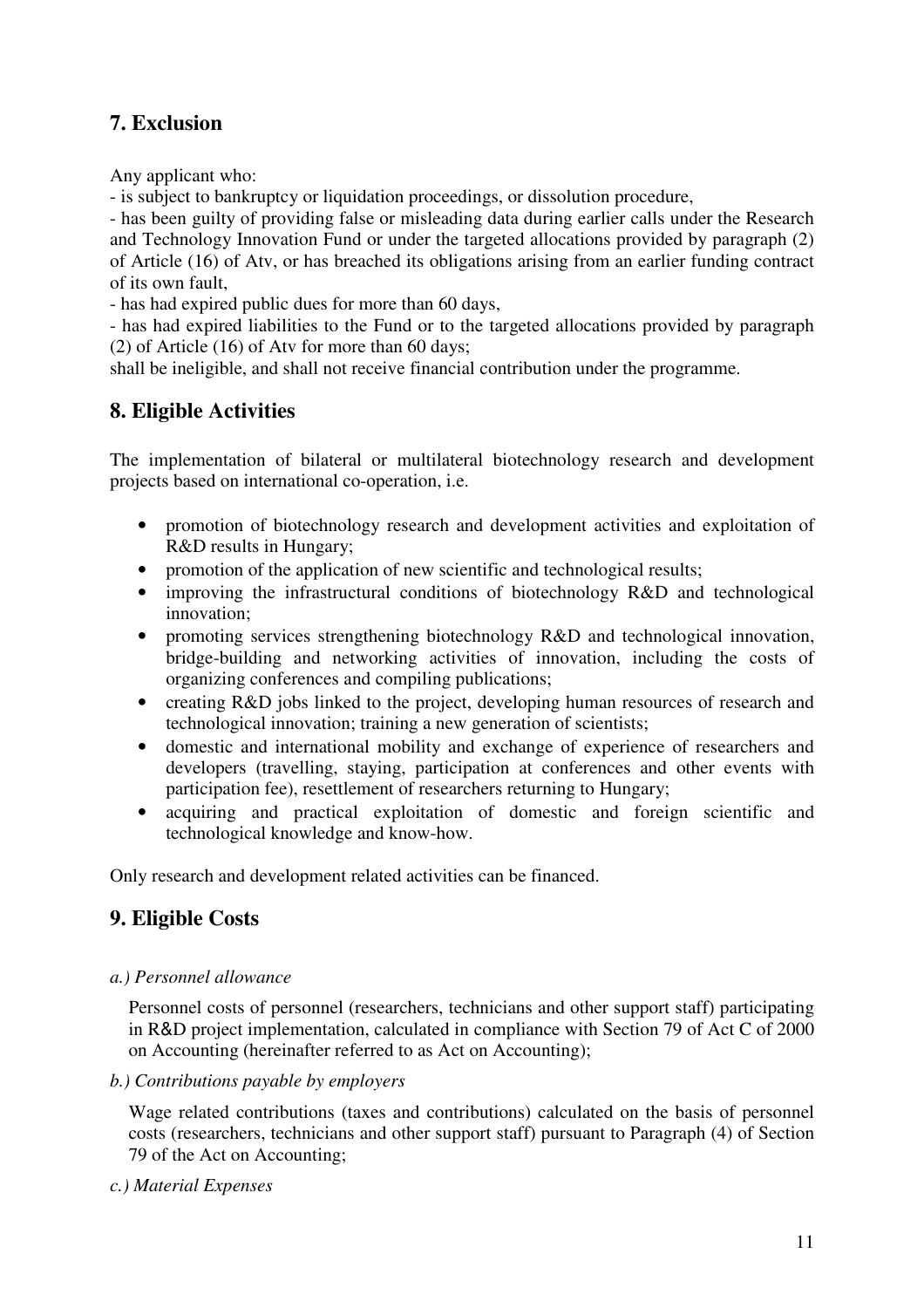The costs of inventory purchased for project implementation, professional materials, services (subcontracting agreements, expert services, consultations, consultancy, certification, measurements etc.), in accordance with Section 78 of the Accounting Act;

Actual overheads incurred under the project are eligible. However, it must be noted that total overheads costs (per consortium-member in case of consortia) must not exceed 10% of the total of the grant and that of own resources.

In the case of consortia, a maximum of 5% of the subsidized operational costs of the project may be used to cover the costs of co-ordination activities.

Only costs related to personnel allowance and linked contributions as well as material expenses may be eligible as overheads and coordination costs.

Overheads actually incurred during project implementation must be accounted for in accordance with the proportions established on the basis of the principles determined in the Cost Accounting Standards for Subsidized Costs, promptly supported by calculations. Overheads include a proportionate part of the following with regards to the project: public utilities fees documented by invoice, telephone, mobile phone subscription fee, Internet subscription fee, fuel costs, postage, etc.

#### *d.) Intangible Assets*

Purchase costs of intangible assets (software, software licence, know-how) necessary for project implementation based on the rules set forth by Sections 47, 48, 51 of the Accounting Act;

The costs of intellectual products defined in Paragraph (7) of Section 25 of the Accounting Act may only be recognised as eligible if the beneficiary purchased them from a third party (independent organization or physical person).

*e.) Tangible Assets, Machines, Equipment*

Purchase costs of new scientific devices, instruments, equipment, appliances necessary for project implementation in accordance with Sections 47, 48, 51 of the Accounting Act;

These cost are eligible only if the purchased items are used solely and constantly for research and development activity.

Costs incurred under project activities preceding the submission of proposals shall not be eligible. Costs of activities linked to the project may be charged to the beneficiary's own resources from the date of the registration of the project proposal, and to the Research and Technology Innovation Fund, from the date of the funding decision.

Taking the annual reimbursement schedule into consideration, participants may request advance payment in line with the provisions of Government Decree 133/2004. (IV.29). In the case of enterprises and non-profit organizations the rate of advance payment may not exceed 90% of funding provided for the total duration of the project, the last 10% of funding shall only be transferred after the final activity and financial reports. Public institutions may receive 100% of the funding provided for each activity period as advance payment.

# **10. Evaluation and Selection Criteria**

Proposals shall be handled confidentially and with respect to the principal of equal chances during evaluation.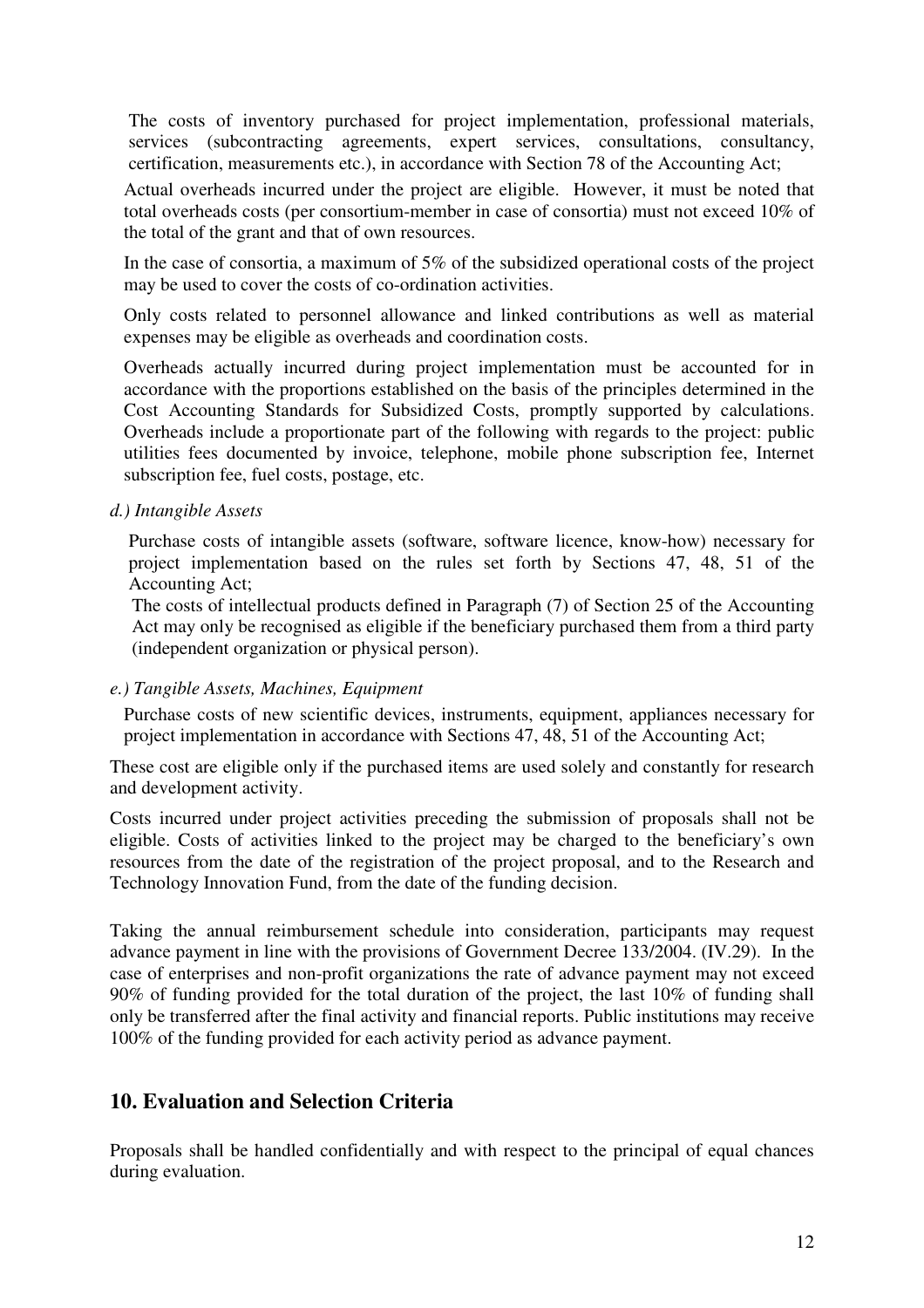#### **Formal Assessment**

KPI shall evaluate proposals against formal requirements. KPI shall register eligible proposals and shall exclude ineligible proposals from further evaluation. KPI shall inform the applicants about registration or exclusion. KPI will **reject** a project proposal **on formal grounds**, if:

- the applicant has handed it in after the deadline,
- the applicant is ineligible,
- the requested amount of funding does not comply with the provisions of the Guide for Applicants,
- own resources contributed to the project are smaller than the rate set forth by the Guide for Applicants,
- the proposal does not meet formal requirements,
- the applicant has not attached the required declarations and forms,
- the applicant has not used the authorized signature on the forms,
- the proposal includes provably false data.

In case of the absence of some minor details not listed above, KPI invites the applicant to submit the missing data within 8 days.

#### **Evaluation of Professional Content:**

Evaluation is carried out by external experts (minimum 2 evaluators) and the Evaluation Committee. Experts evaluate project proposals based on the submitted documents and the evaluation criteria, they are not allowed to get in touch with the applicants. The shortlisting is carried out by the Evaluation Committee.

#### *Evaluation Criteria:*

| $\bullet$ | Correspondence of the project to the relevant international<br>co-operation agreement (professional significance of<br>project, description of the division of workload within the<br>project, short introduction of foreign partners) | Maximum: 20<br>scores  |
|-----------|----------------------------------------------------------------------------------------------------------------------------------------------------------------------------------------------------------------------------------------|------------------------|
| $\bullet$ | Scientific and technology content of project (added value of<br>co-operation, level of innovation)                                                                                                                                     | Maximum: 20<br>scores  |
| $\bullet$ | Scheduling and monitoring of project proposal (logical links<br>between the aims and activities of the project, level of<br>elaboration of work-packages, expected results, level of<br>project organization)                          | Maximum 20 scores      |
| $\bullet$ | Economic and social exploitability of results (significance)<br>of the project for the applicants and Hungary)                                                                                                                         | Maximum: 10<br>scores. |
| $\bullet$ | Competence of participating organisations and persons<br>(professional and management capacity of participants,<br>financial state of participants, technological capacity of<br>participants)                                         | Maximum 20 scores      |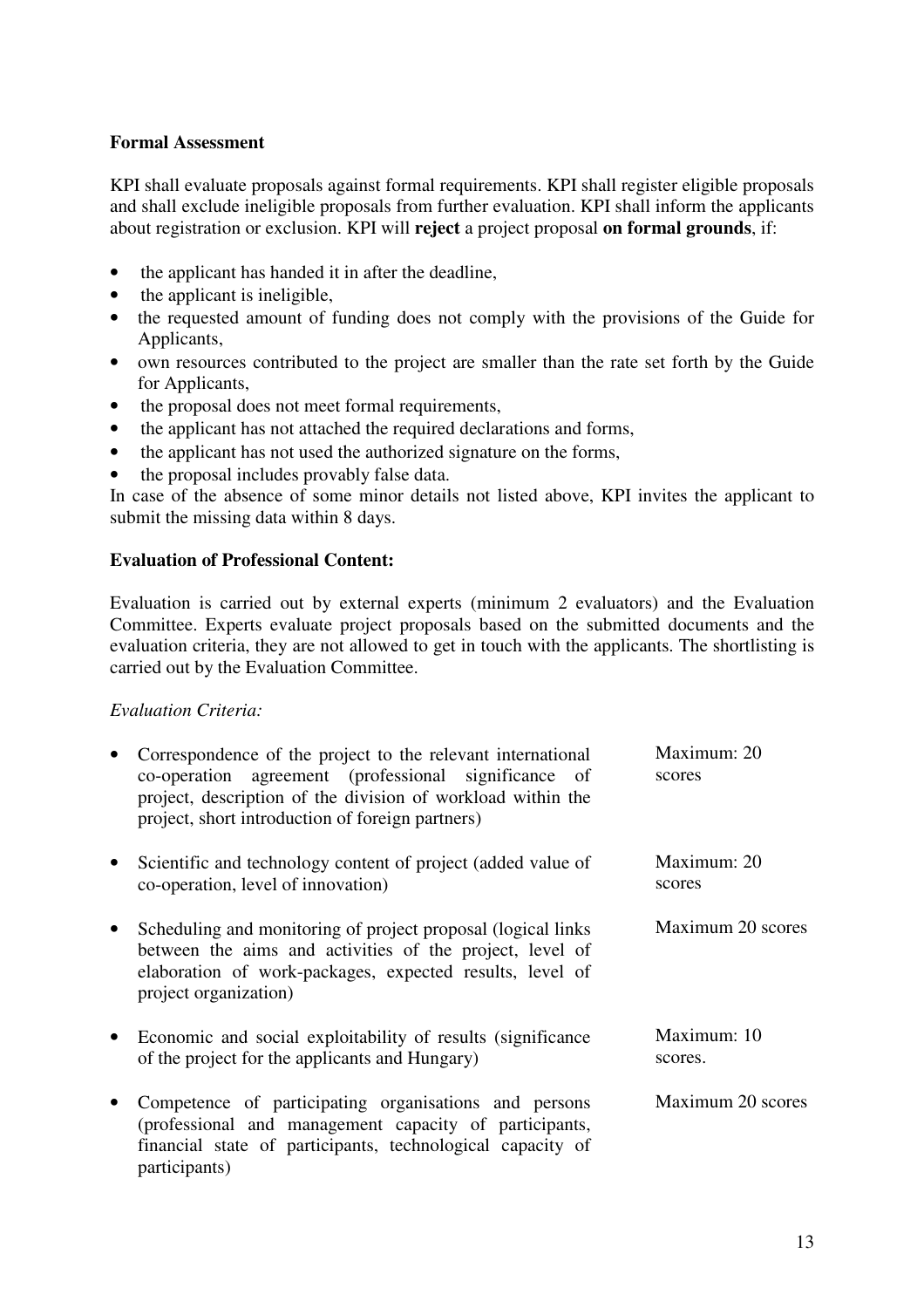• Financial plan of project (cost and financing structure, validity of costs) Maximum 10 scores

Total: maximum 100 scores

The Evaluation Committee ranks the proposals, and, taking the available funding into consideration, makes recommendations for funding decision. The President of NKTH makes the final decision. Decisions are published on the websites of NKTH (http://www.nkth.gov.hu) and KPI (http://www.kpi.gov.hu). KPI shall inform applicants about the decision within 10 work-days in writing.

# **11. Entering into Contract and Consortium Agreement**

KPI will conclude funding contracts with successful applicants about the implementation of approved projects and conditions of granting the funds.

If the project proposal is accepted, KPI makes a contract proposal to the applicant, which is valid for 60 days after the receipt of notification. If the contract is not signed until the deadline of the beneficiary's fault, the funding decision automatically becomes null and void, according to paragraph (2) of Section 17 of Government Decree 133/2004 (IV.29.).

If a funding contract is concluded, the approved work and financial plan of the project proposal shall constitute the appendices of the funding contract. Costs of the project must be accounted for in accordance with the financial plan included in the approved project proposal.

If the total costs are lower than expected during implementation, funding will be accordingly reduced by the Funder, following a contract modification (See: Government Decree 217/1998  $(XII.30.$ ).

Internal division of labour of the consortium and rules governing IPR of existing and newly created intellectual property shall be regulated by the Consortium Agreement concluded by the participants. KPI is not a party to the consortium agreement, the Consortium Agreement is a civil contract governing the relations of consortium-members. The co-ordinator is obliged to make a declaration on the existence of a Consortium Agreement, submission of the declaration is a condition of concluding the funding contract.

#### **Sanctions for breaching the funding contract:**

- suspension of disbursement of funding;
- withdrawal from contract, funding already issued must be returned in a lump sum within 15 days, adding post-maturity interest (twice the central bank base rate) and other expenses;
- immediate termination of contract;
- exclusion from the support-system;
- further sanctions set forth by the provisions of the relevant legislation.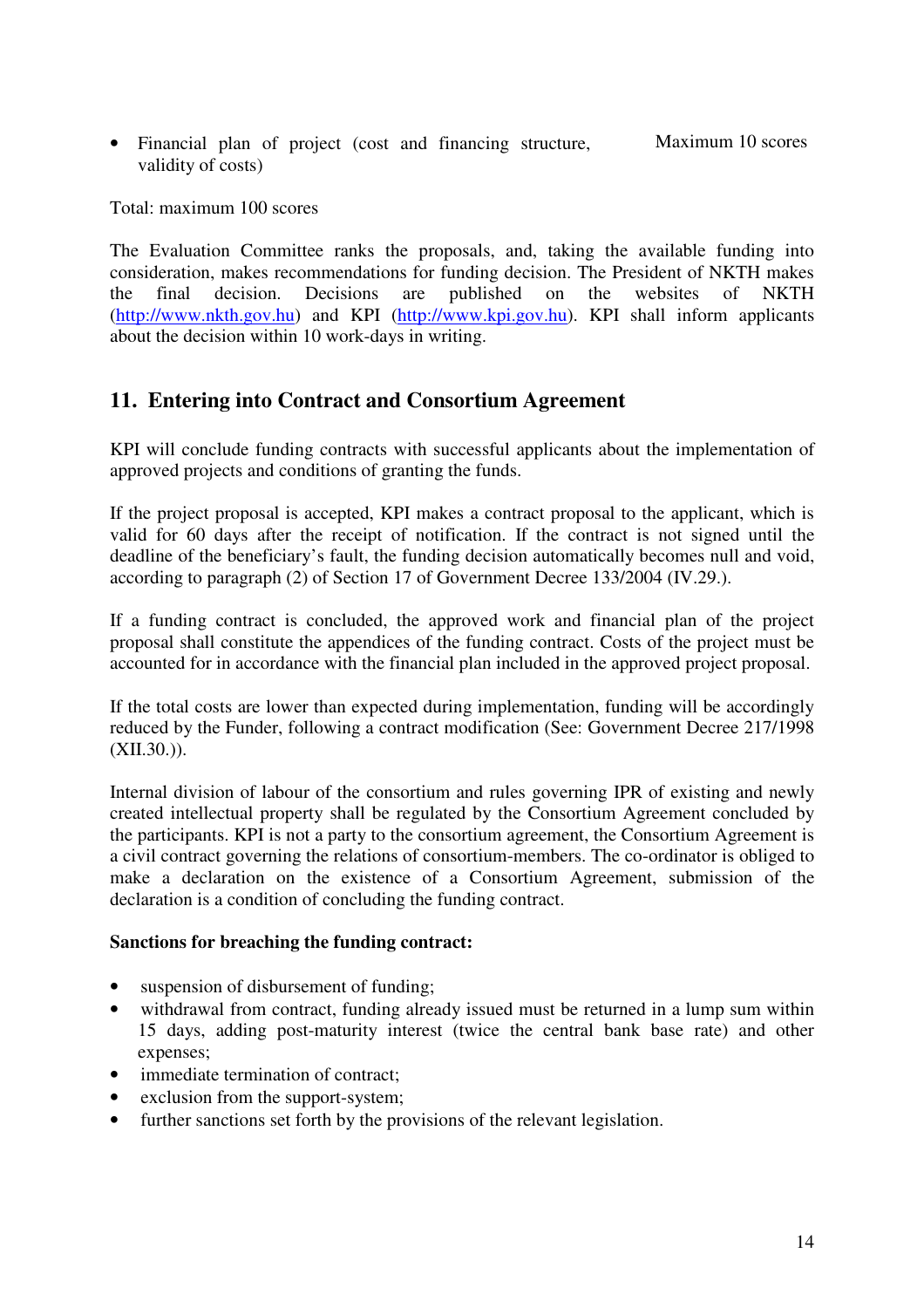# **12. Indicators**

During project implementation, beneficiaries will be expected to submit the following data to the Agency for Research Fund Management and Research Exploitation, in the way and frequency included in the funding contract.

- The number of registered scientific and technological results.
- The amount of income from the market sector.
- Number of EU or other international funding sources.
- Further R&D and innovation investment linked to the funded project
- Creation of spin-off companies
- Researcher training (number of PhD and postdoc fellows)

The above data shall be fed into a computer database for aggregate processing. They serve analytical purposes and facilitate follow-up, ex-post evaluation and strategic planning for the programme.

## **13. Place, process and deadline for proposal submission**

Project proposals - which include **1 original and 1 copy** of the proposal **in English**, 1 copy of the financial attachments, and 1 copy of the CD-attachment - should be submitted in closed parcels, **in person or by courier service**, to the address below:

#### **Kutatás-fejlesztési Pályázati és Kutatáshasznosítási Iroda (Agency for Research Fund Management and Research Exploitation) 1117 Budapest, Neumann János u. 1/C, reception**

The call acronym, which can be found on the front page of the Call for Proposals, should be indicated on the package:

#### NAP\_BIO\_06

#### **Submission deadline: by 12.00 on 21 August 2006**

The **electronic data content of the** filled in **Application Form** should be sent as an **e-mail** attachment to the following address: <alap2006@kutatas.hu> as detailed in the "Guide for Filling in and Submitting the Application Form."

For more information about the Call for Proposals and the elaboration of the project proposal please contact the help desk of the Agency for Research Fund Management and Research Exploitation (KPI):

- The help desk is available at the following numbers:  $(+36-1-)484-2800$  and  $(+36-1-)$ 484-2922. Staff members are available from 9:00 to 12:00 and from 13:00 to 16:00 from Monday to Thursday, and from 9:00 to 13:00 on Friday. Questions are answered within 5 work days.
- Questions can also be sent by e-mail to: info@kutatas.hu. Please indicate the call acronym in the **subject field**: *NAP\_BIO\_06.* Questions are answered within 5 work days.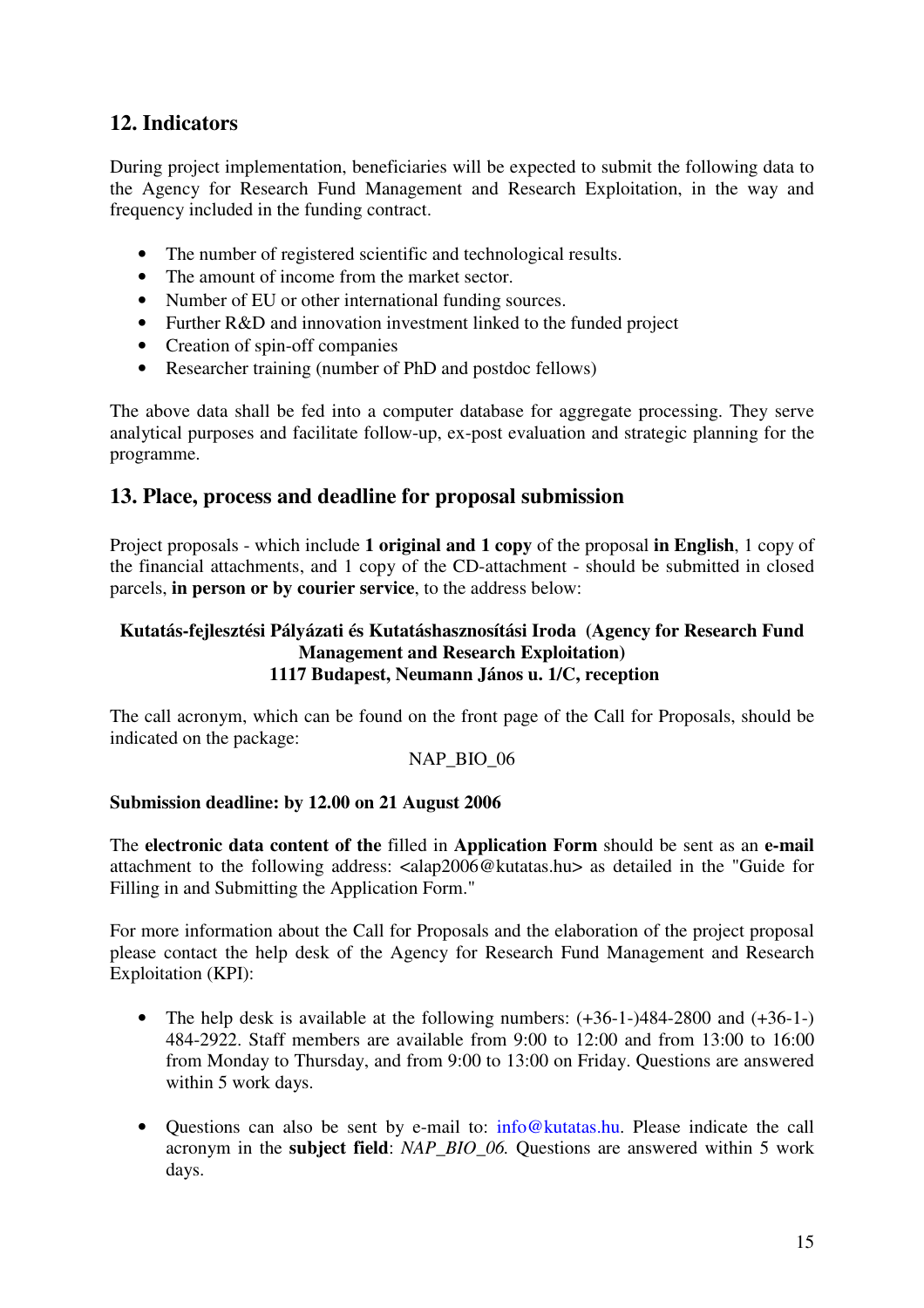• Applicants may also contact our staff members in person at our headquarters (at Neumann János u. 1/C, 11th district), by making an appointment via the help desk.

Before contacting the help desk, applicants are kindly asked to read the Call for Proposals and the Guide for Proposers as well as the list of Frequently Asked Questions available at www.kpi.gov.hu, as their questions might be answered immediately without the 5-work-day delay!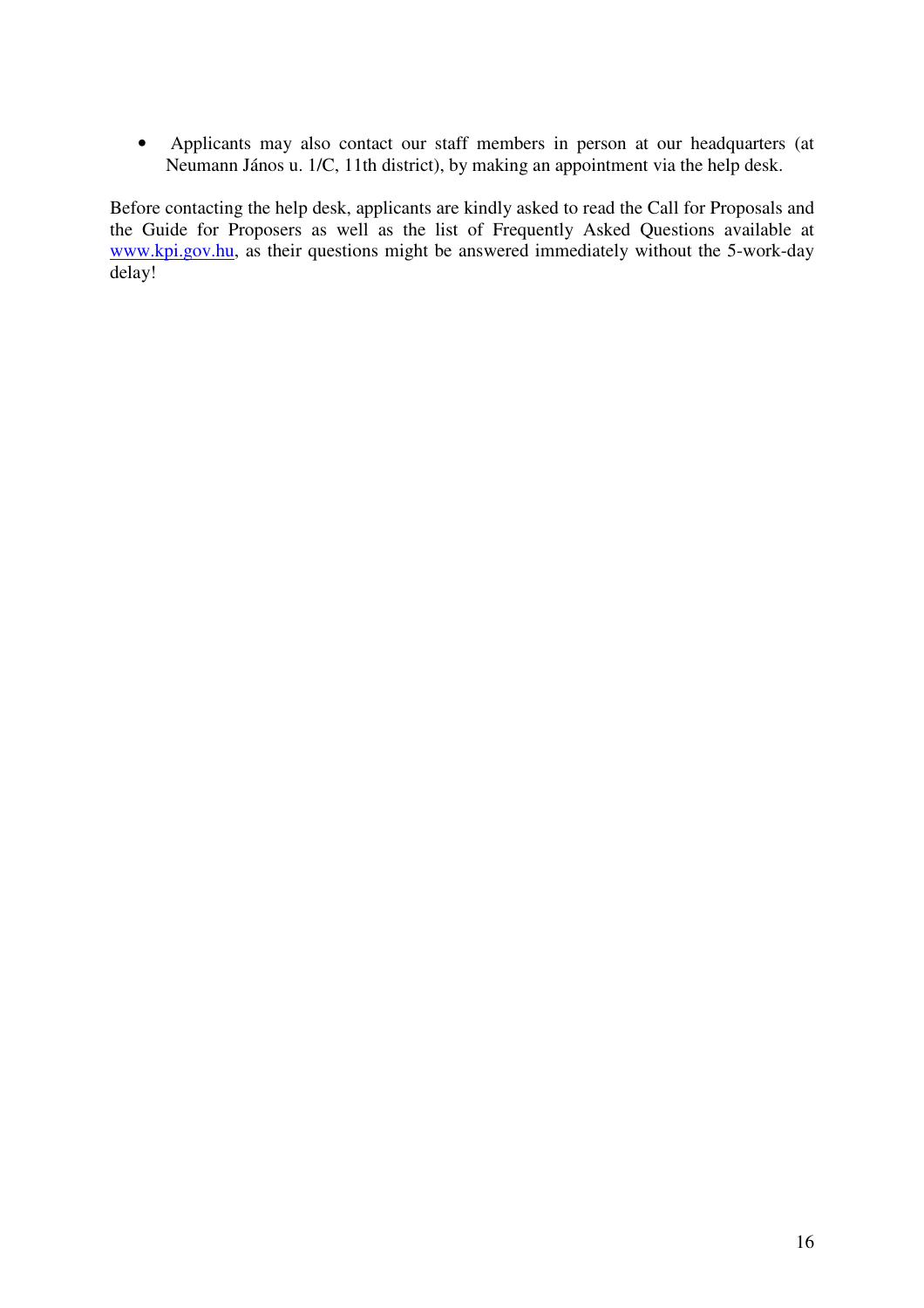# **14. Guide to the Proposal Package**

# **Assembling the original copy of the proposal:**

- 1. **Title page** (1 page)
- 2. **Application form** (3 pages + 2 for each consortium member)
- 3. **Work-plan and financial plan of project** (maximum 50 pages)
- 4. **Declarations** (2-3 pages for each consortium member)
- 5. **Declaration of intent concerning the establishment of a consortium** (1 page)
- 6. **Declaration on the existence of Rules for Intellectual Property Rights Management** (1 page)

## **Assembling the proposal package:**

- 7. **Original copy of the proposal**
- 8. **1 copy of the proposal**
- 9. **1 original copy of financial data**
- 10. **CD attachment** (1 CD)

# *1. Title Page*

The title page has to be one A4 page, only including the completed version of the table below:

| Acronyms of the call and<br>the proposal         | NAP_BIO_06 - the 8-digit acronym of the proposal, also<br>indicated on the Application Form. |
|--------------------------------------------------|----------------------------------------------------------------------------------------------|
| Name of co-ordinator<br>enterprise / institution |                                                                                              |
| Name of project leader                           |                                                                                              |
| Title of project                                 |                                                                                              |

# *2. Application Form*

The Application Form is an Excel file, which can be filled in following the instructions of the attached Guide. The form and its guide are available for download from: www.kpi.gov.hu.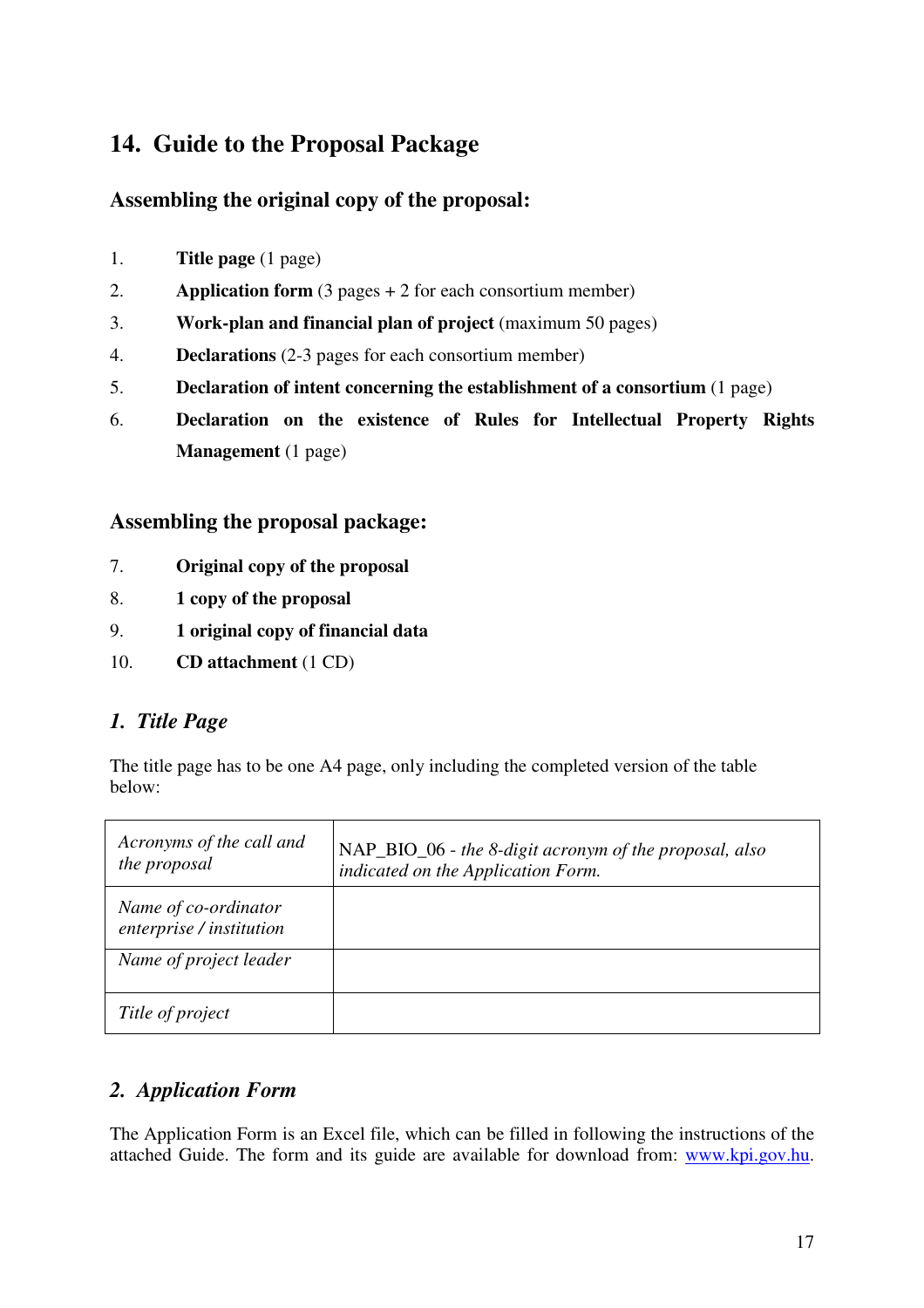(The links are located right next to the Call for Applicants). Please read the instructions of the guide carefully and fill in the form accordingly.

The Application Form has a twofold function. It contains detailed information on each consortium member, as well as the financial plan breakdown of the project for consortium members. Thus it is strongly recommended that the financial plan in the Application form should be filled in after the work-plan (including the work packages and the corresponding activity periods) has been compiled.

**In the case of consortia,** the first three worksheets of the Excel file (data concerning the project) and further 2 worksheets for each consortium-member need to be filled in. Point 11bb shall not be filled in under this call.

**Attention.** Cost-boxes on worksheet titled "Budget of the Project/Proposal", KfPalyazat#2- 2\_12, *cannot be filled in directly*. These boxes are filled in *automatically* based on the data supplied on worksheets "22. Budget of the Applicant", KfPalyazat#2-4\_22-1, KfPalyazat#2- 4\_22-2, etc.

In the Application Form *only the yellow and green fields (the latter for authorized signature) can be filled in directly, all the other fields are write protected*. Orange fields are filled in either automatically based on data in other fields, or by selecting an item from a pop-up list. Thus it is *impossible to modify white fields or directly type in orange fields*.

Guidelines for filling in the budget fields:

- The total budget of an activity period should be indicated in the year when the given activity period ends, i.e. when the financial report is submitted.
- Advance payments should be indicated in the relevant activity period.
- The amount of advance payment may be  $100\%$  for public institutions, and maximum  $90\%$ for other institutions (enterprises, foundations etc.).
- If the applicant does not have right for VAT deduction, costs planned to be covered by the requested funding, own and other resources, must contain non-deductible VAT.
- If the applicant has right for VAT deduction, costs planned to be covered by the requested funding, own and other resources, may not contain VAT, thus net costs shall be planned.
- The lines: *"Included overheads*" of the chart are not extra costs, these costs are already included in the costs in the lines above. These fields must be filled in.

The co-ordinator enterprise/institution should provide a certified signature on the Application Form, in the green field below the total budget (KfPalyazat  $2-2$   $12$  worksheet titled a  $,12$ . Budget of Project/Proposal".

All consortium-members should provide their certified signature in the green filed below their own budget in the Application Form.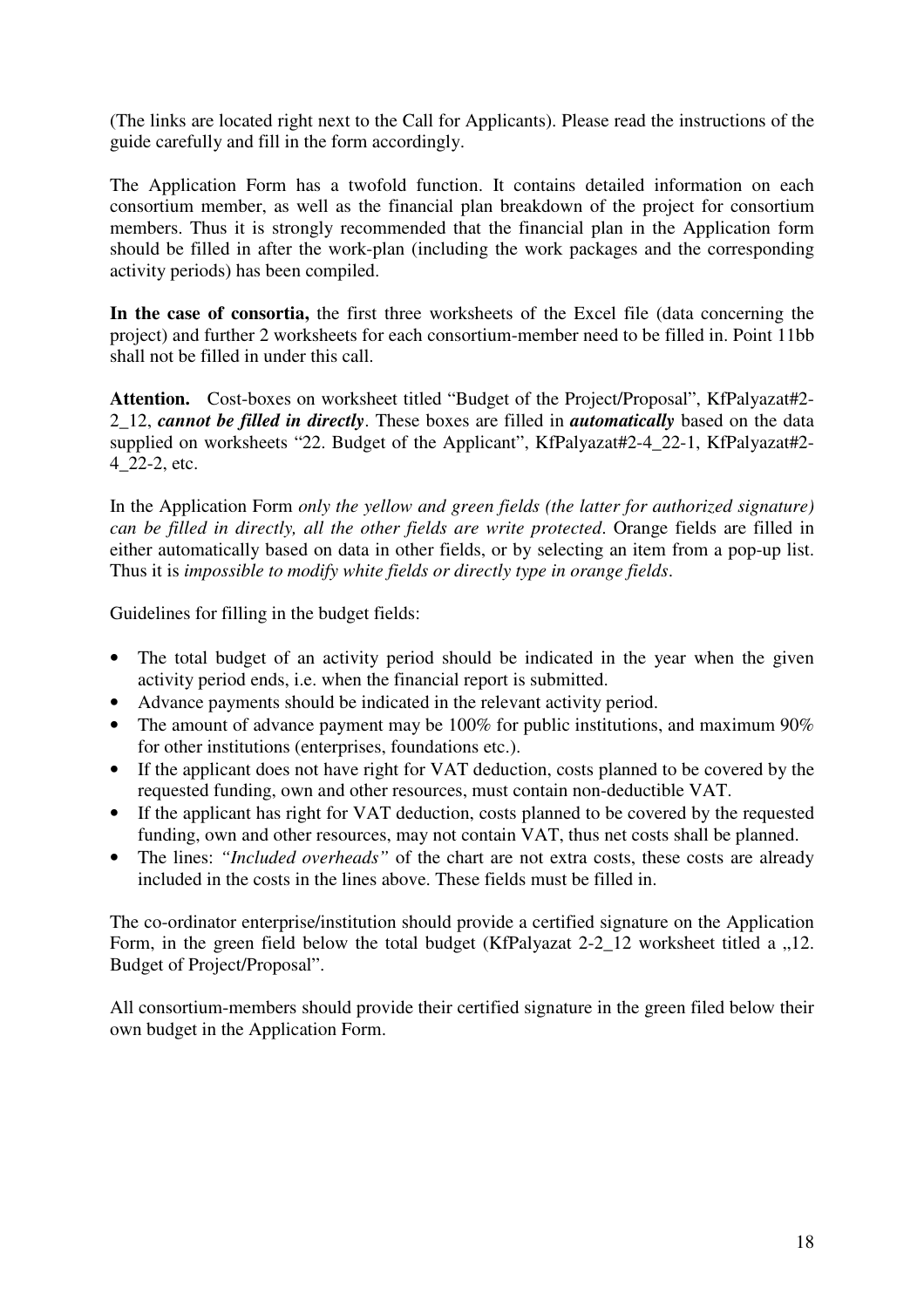# *3. Work-plan and financial plan of project*

The work- and financial plan of the project shall not exceed 50 pages. Please include all the following chapters in the work- and financial plan.

## **Chapter 1: International co-operation**

#### **1.1. Aims of international co-operation**

Describe the aims of the international co-operation.

#### **1.2. Division of workload within the international project**

Describe the division of workload among foreign and Hungarian partners and the way Hungarian partners are involved in implementation.

#### **1.3. Foreign participants of the project**

Introduce foreign project participants (enterprises/institutes), with a list of relevant references.

## **Chapter 2: Scientific content of the Hungarian project**

#### **2.1. Aim, justification and advantages of the project**

Describe the aim of the project and the advantages project implementation shall bring about compared to the state-of-the-art of the given field.

#### **2.2. Scientific and technology content of project**

Describe the professional tasks to be carried out by Hungarian companies/institutes and the links among activities. Describe risks and critical points. Define activities which are planned to be carried out by subcontractors.

#### **2.3. Activity periods of project**

Describe the division of workload among members for each activity period.

Please use the following table. Be precise when describing the work packages, describe the activities of each member unequivocally.

| <b>Name</b><br>of<br>consortium<br>member:     |                                                                      |
|------------------------------------------------|----------------------------------------------------------------------|
| <b>Number</b><br>of<br>period:                 | activity Start and end of activity period:                           |
| <b>Tasks</b>                                   | Scientific content of work packages in the given reporting<br>period |
|                                                |                                                                      |
|                                                |                                                                      |
| <b>Deliverables</b>                            |                                                                      |
| Form of documenting<br>tasks and deliverables: |                                                                      |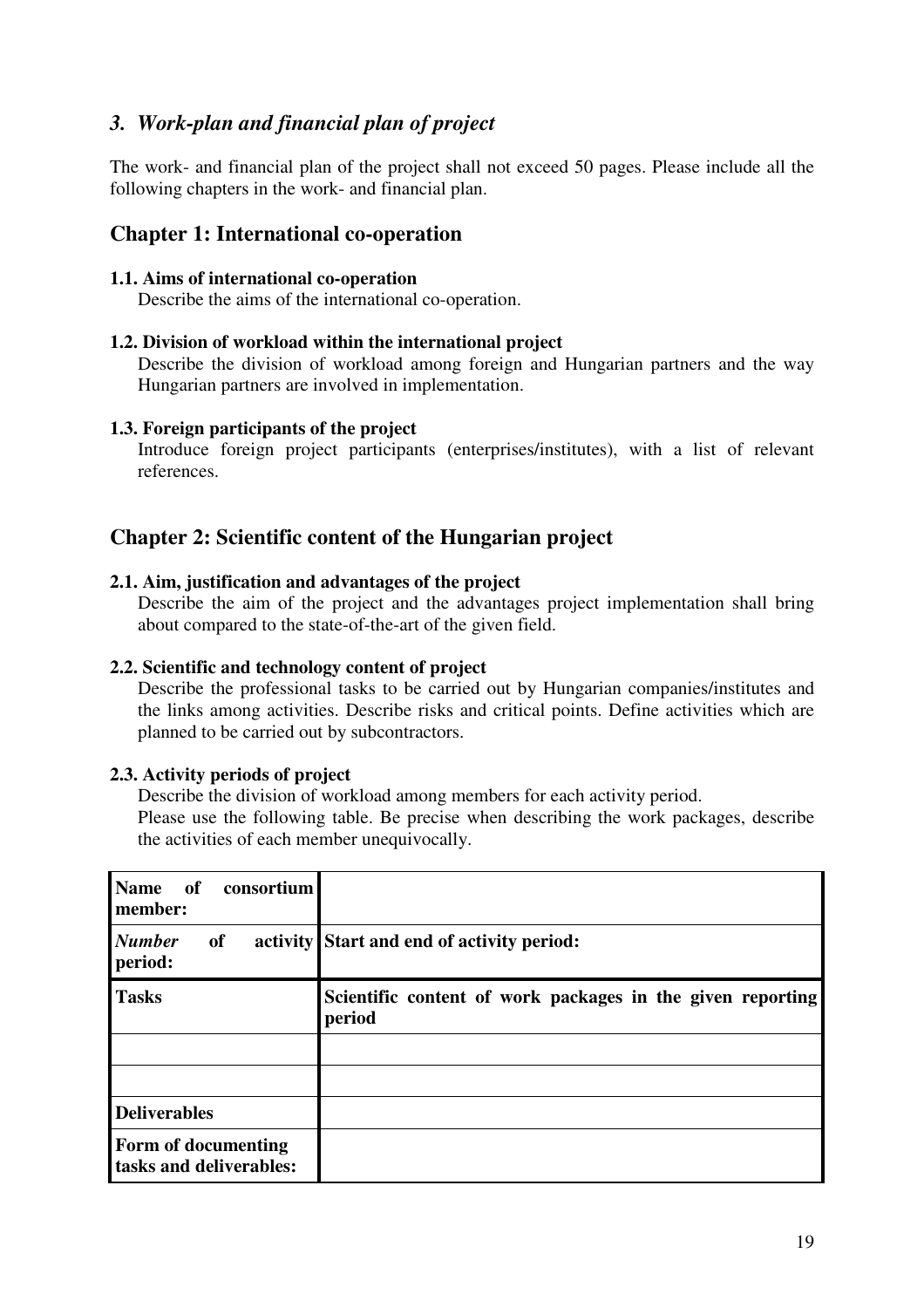| <b>Dissemination of results:</b>     |  |
|--------------------------------------|--|
| Total costs (in thousand<br>forints) |  |

Explanation of the table:

- Name of consortium member: Short name of consortium member (according to [21d] in the Application Form)
- Number of activity period: 1, 2, or 3
- Start and end of activity period: YYYY.MM.DD. YYYY.MM.DD. The time elapsed between the start and end of the activity period may not exceed 12 months. The end of each activity period may not be later than 30 September of the given year.
- Tasks: Only the tasks with the participation of the given consortium member should be indicated.
- Scientific content of work packages: Description of work packages within tasks
- Deliverables: For each work package, identify the role of the consortium member in creating scientific, technological or economic results generated by the successful implementation of the work package.
- Form of documenting tasks and deliverables. Professional and financial reports, minutes, statements, plans, databases etc. Several forms are possible, depending on the nature of the work package.
- Publication of results: If the results are for publication. Publications, conference presentations, scientific announcements, press conferences, Internet etc. Several forms are possible, depending on the nature of the work package.

Overlaps are possible in the deliverables, their documentation and publication, since more than one consortium members are involved in implementing the work package leading to the result. When describing tasks to perform, please make sure that the tasks of consortium members are separated as much as possible. As the separation of the tasks of consortium members and that of the costs of tasks are fundamental requirements for filling in the budget of each consortium member of the Application Form correctly.

#### **2.4. Innovative result of project**

Please describe the innovative results of task implementation (new application of existing technology, creation of new processes, products and services) and their international significance, as well as the advantages they provide to the participating Hungarian enterprise / institute and Hungary.

#### **2.5. Presentation of participating organisations**

Introduce project participants (enterprises/institutes), with a list of relevant references, as well as the way for co-ordinating their activities.

#### **2.6. Presentation of participating experts**

Present the consortium co-ordinator and the experts participating in the project, their previous activities and competencies bearing relevance to the project. Please introduce all experts indicated in point 11bc of the Application Form.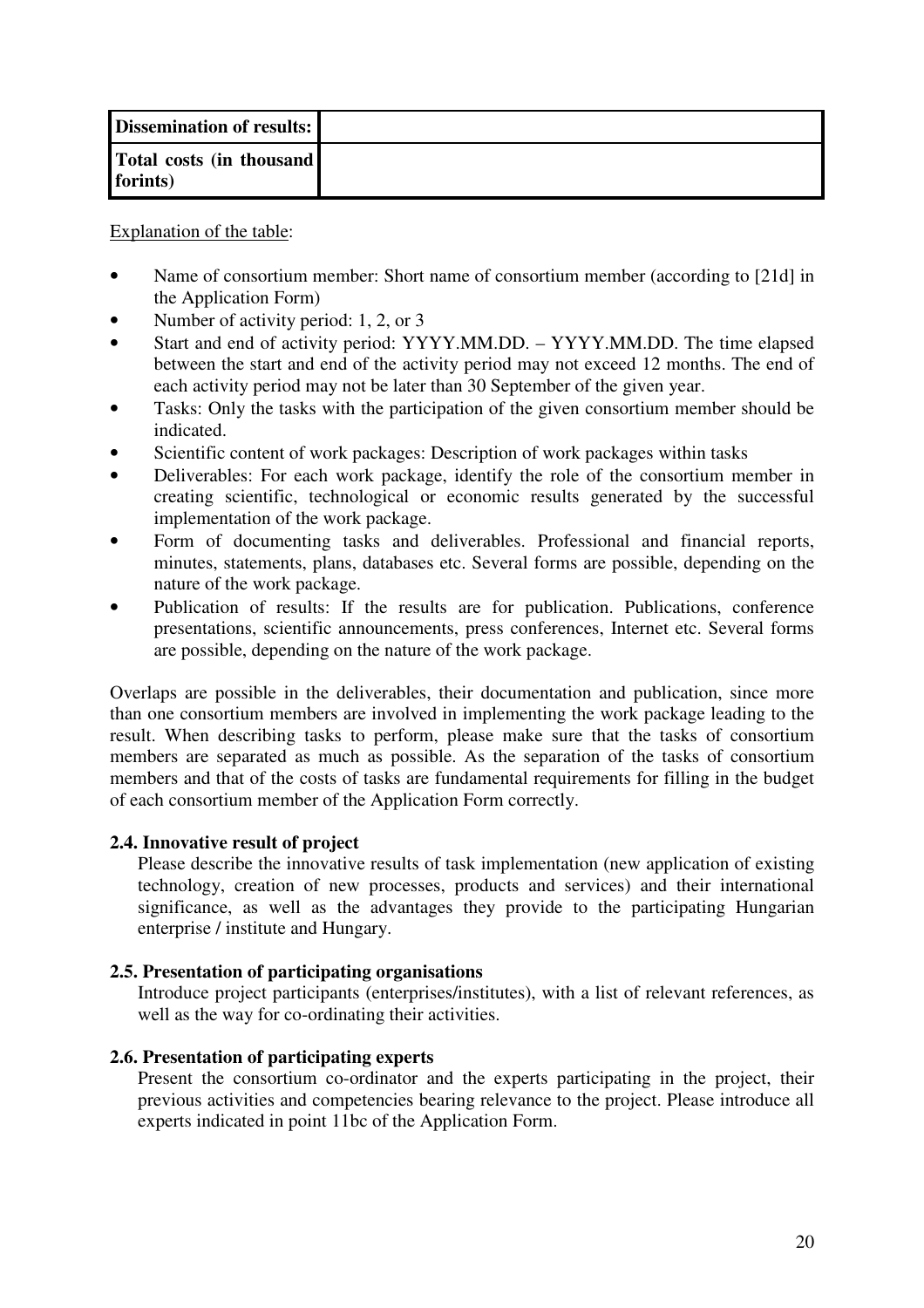# **Chapter 3: Financial plan of the project**

#### **3.1. Justification of the financial plan of the project**

Filling in the tables in the Application Form is not enough. All the indicated data must be justified by brief but detailed explanations, in accordance with the breakdown of costs with respect to tasks.

The following costs must be indicated and justified in the financial plan:

- if you ask for advance payment, its amount and scheduling
- if you plan trips abroad, please indicate the aim, place, duration, expected costs, number of passengers etc.
- if there will be costs incurred concerning the dissemination of project results, describe them in detail, and provide their expected amount and the rates of different cost-types
- if you want to receive reimbursement on overheads, their expected amount
- if you plan to have expenditure related to project management, the expected amount
- other cost entries exceeding HUF 1 million
- purchase plan for R&D devices and intangible assets (name, number of items, price)
- if, beside the planned purchase covered by the state support, you plan to make a purchase over 30% of your own resources, provide a detailed justification why such a large-scale purchase is needed for your R&D activity
- if the planned total cost of subcontracting exceeds 10% of the amount of funding and own resources, describe the tasks to be carried out by subcontractors, their expected fees with the description of subjects and subcontractors. If, during implementation, the actual subcontracting fees deviate from the planned figures by more than 10%, describe the reasons for deviation, the names and tasks of the subcontractors and their contract fees in the activity report.

#### **3.2. Return on project costs, profit expectations**

Describe your ideas about exploitation of project results and expected income.

# *4. Declarations*

The Word document titled "Declaration" is available for download from www.kpi.gov.hu. (The links are located right next to the Call for Proposals). Each consortium member must fill it in and provide their certified signature.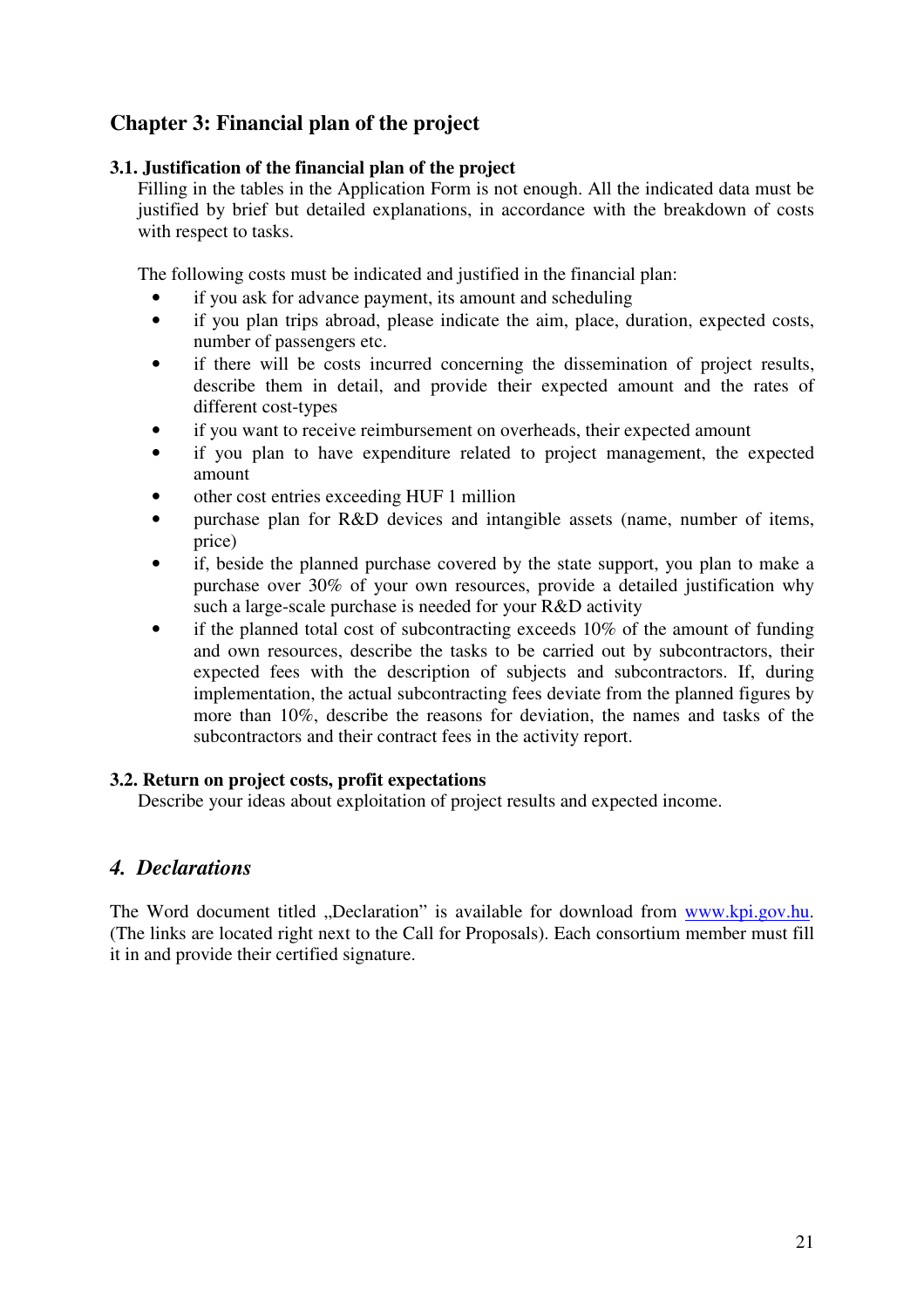## *5. Declaration of intent to establish a consortium*

For Consortia, the Word document titled "Declaration of intent to establish a consortium" is available for download from www.kpi.gov.hu. (The links are located right next to the Call for Proposals). Each consortium member must provide their certified signature.

# *6. Declaration on the existence of Rules for Intellectual Property Rights Management*

In accordance with Act CXXXIV of 2004 on Research and Development and Technological Innovation - hereinafter referred to as the Innovation Act -, all public research institutions, public foundation and non-profit companies which qualify as research institutions established using funds linked to the sub-systems of public finances shall attach a declaration on the existence of the Rules for Intellectual Property Rights Management to the given project proposal. The document is available for download from www.kpi.gov.hu.

## *Proposal package to be submitted*

The submitted package must include 3 separately bound volumes (1 original and 1 copy of the proposal, 1 certified original of the financial data) and 1 CD. Please observe the above rules, as KPI will reject any proposal packages that are not assembled according to the instructions (containing less or more volumes than requested).

# *7. Original copy of proposal*

All pages of the original copy of the proposal (1 volume) must be signed by the consortium leader, or the head of the company in the case of individually applying enterprises. All applicants must provide their authorized signature on the Application Form, the declarations, the Declaration of intent to establish a consortium - for consortia - and the Declaration on the existence of the Rules for Intellectual Property Rights Management - where relevant.

## *8. 1 copy of the proposal*

1 copy of the proposal should be made after the consortium leader or the head of company has signed the correctly assembled original. The copy needs not be signed again. Use colour separating sheets for the copy as well as the original.

# *9. 1 original copy of financial data*

Public organizations or natural persons need not attach anything. All consortium members that are not public organizations must describe their financial status by attaching the following:

- for private entrepreneurs, copies of the business licence and the tax returns of the preceding two years;
- in the case of other enterprises, annual balance sheet data for the previous 2 years, as submitted to the Court of Registry; for non-profit organizations with legal entity, a copy of the audited annual reports of the 2 previous years.